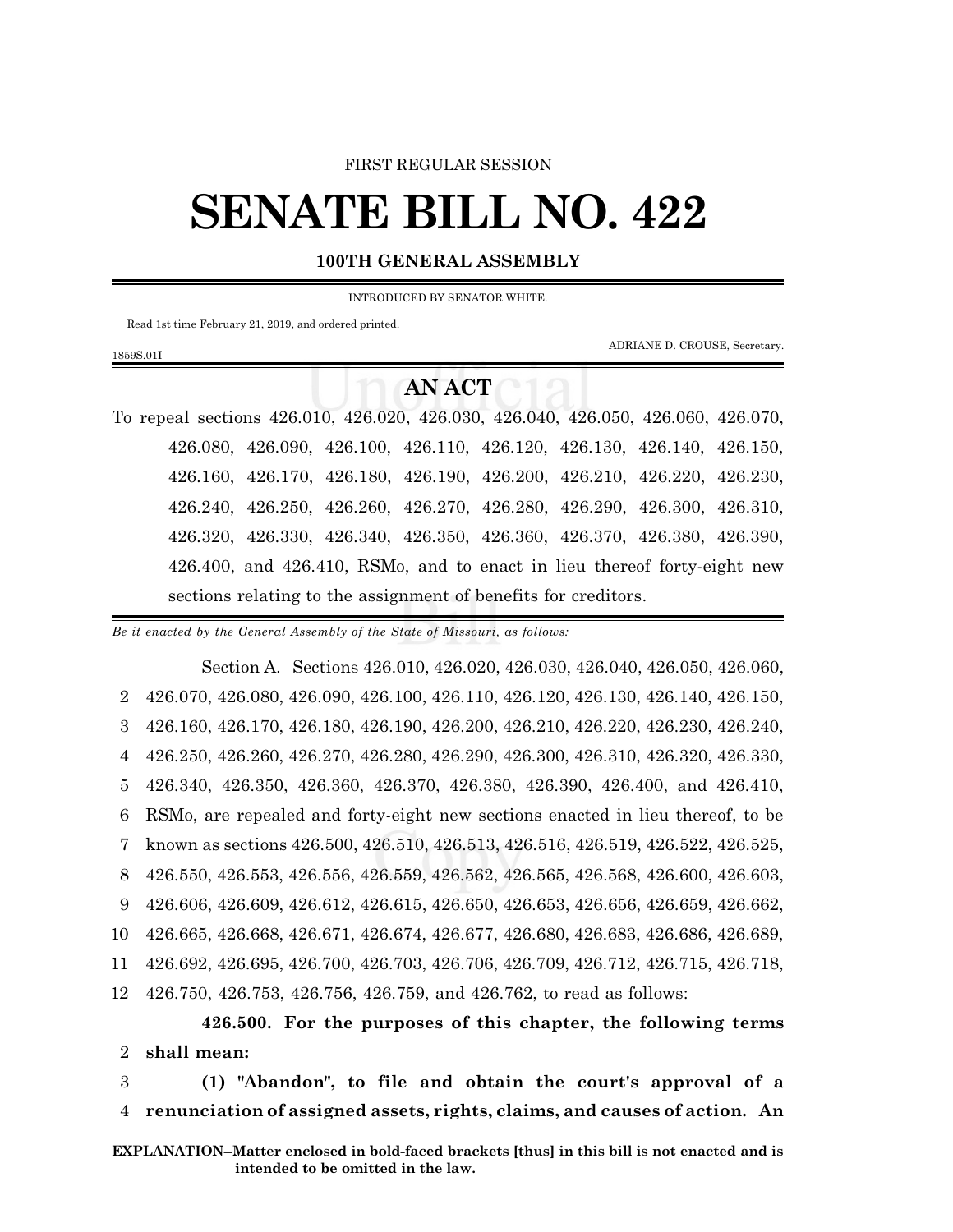**abandonment shall be effective to the extent approved by the court as if the assets, rights, claims, and causes of action so abandoned were never assigned to the assignee;**

**(2) "Affiliate":**

 **(a) A person that directly or indirectly owns, controls, or holds with power to vote twenty percent or more of the outstanding voting securities of the assignor or twenty percent or more of whose outstanding voting securities are directly or indirectly owned, controlled, or held with power to vote by the assignor, excluding securities held in a fiduciary or agency capacity without sole discretionary power to vote, or held solely to secure a debt if the holder has not in fact exercised the power to vote; or**

 **(b) A person that operates the business of the assignor under a lease or operating agreement or whose business is operated by the assignor under a lease or operating agreement;**

**(3) "Assets":**

 **(a) Property, real or personal, of a debtor not exempt from liability for its debts;**

 **(b) Any property, real or personal, to the extent that the property is liable for any debts of a debtor; and**

**(c) Exempt property waived pursuant to section 426.606;**

 **(4) "Assignment", a document intended to serve as a general assignment for the benefit of creditors;**

**(5) "Claim":**

 **(a) A right to payment, regardless if such right is reduced to judgment, liquidated, unliquidated, fixed, contingent, matured, unmatured, disputed, undisputed, legal, equitable, secured, or unsecured; or**

 **(b) A right to an equitable remedy for breach of performance if such breach gives rise to a right to payment, regardless if such right to an equitable remedy is reduced to judgment, fixed, contingent, matured, unmatured, disputed, undisputed, secured, or unsecured;**

 **(6) "Conveyance", every payment of money, assignment, release, transfer, lease, mortgage, or pledge of tangible or intangible property or the creation of any lien or incumbrance;**

 **(7) "Creditor", a person that has a claim and includes an assignee of a general assignment for the benefit of creditors against a debtor or**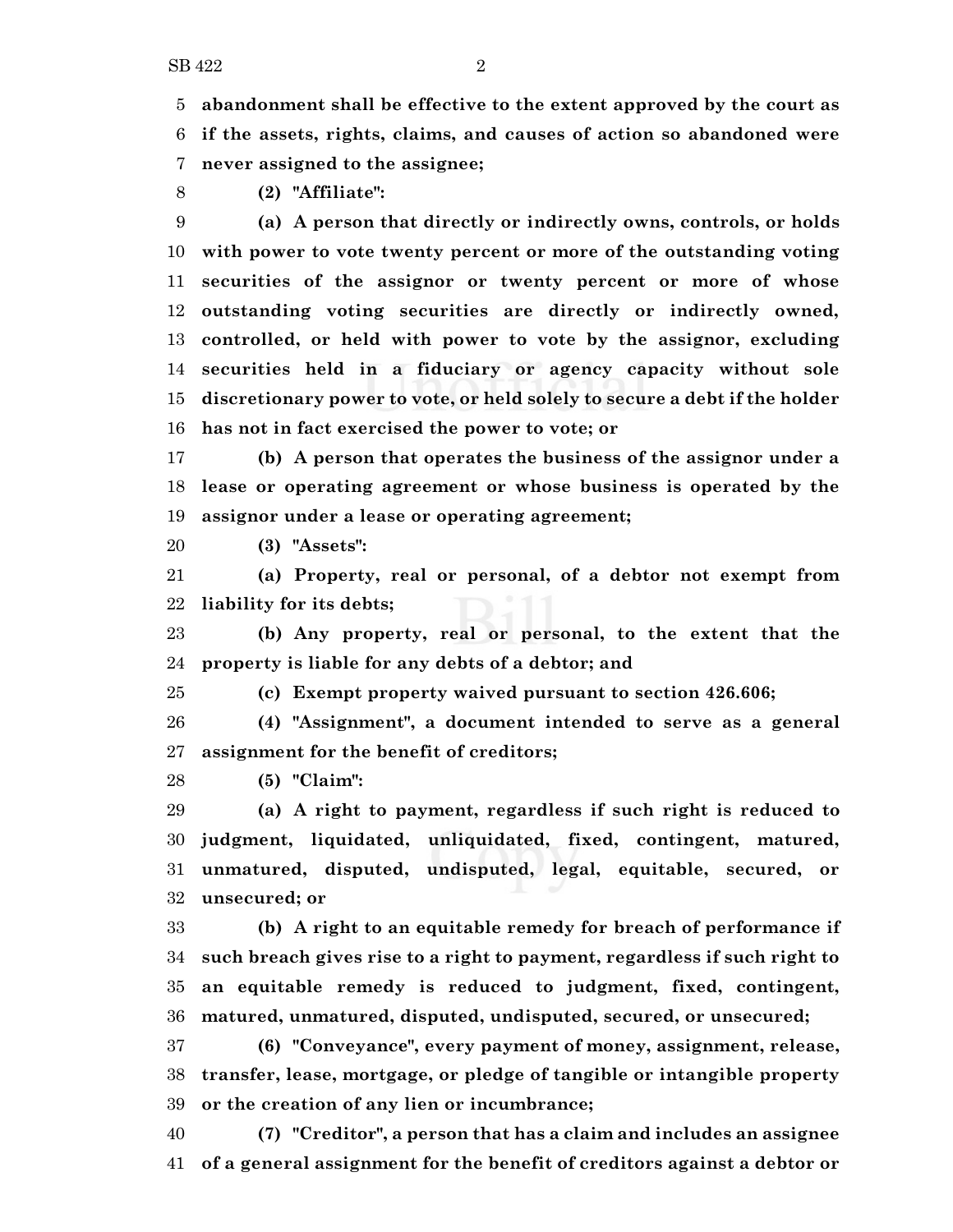**assignor;**

**(8) "Debt", liability on a claim;**

 **(9) "General assignment for the benefit of creditors", an assignment that:**

 **(a) Is of all the debtor's or assignor's assets that are transferable and not exempt from enforcement of a monetary judgment; or**

 **(b) Is for the benefit of all the debtor's or assignor's creditors and does not create a preference of one creditor or class of creditors over any other creditor or class of creditors except those priorities to which certain classes of creditors are entitled under sections 426.500 to 426.762 or other applicable law;**

 **(10) "Governmental unit", a subdivision, agency, department, county, parish, municipality, or other unit of a county, state, the United States, or a foreign country. The term includes a political subdivision or an organization having a separate corporate existence if the organization is eligible to issue debt on which interest is exempt from income taxation under the laws of the United States;**

**(11) "Insider":**

**(a) If the debtor or assignor is a natural person:**

 **a. A relative of the debtor or assignor or of a general partner of the debtor or assignor;**

 **b. A partnership in which the debtor or assignor is a general partner;**

**c. A general partner of the debtor or assignor; or**

 **d. A corporation of which the debtor or assignor is a director, officer, or person in control;**

 **(b) If the debtor or assignor is a corporation or a limited liability company:**

 **a. A director, officer, or person in control of the debtor or assignor;**

 **b. A partnership in which the debtor or assignor is a general partner;**

**c. A general partner of the debtor or assignor; or**

 **d. A relative of a general partner, director, officer, or person in control of the debtor or assignor;**

**(c) If the debtor or assignor is a partnership:**

**a. A general partner in the debtor or assignor;**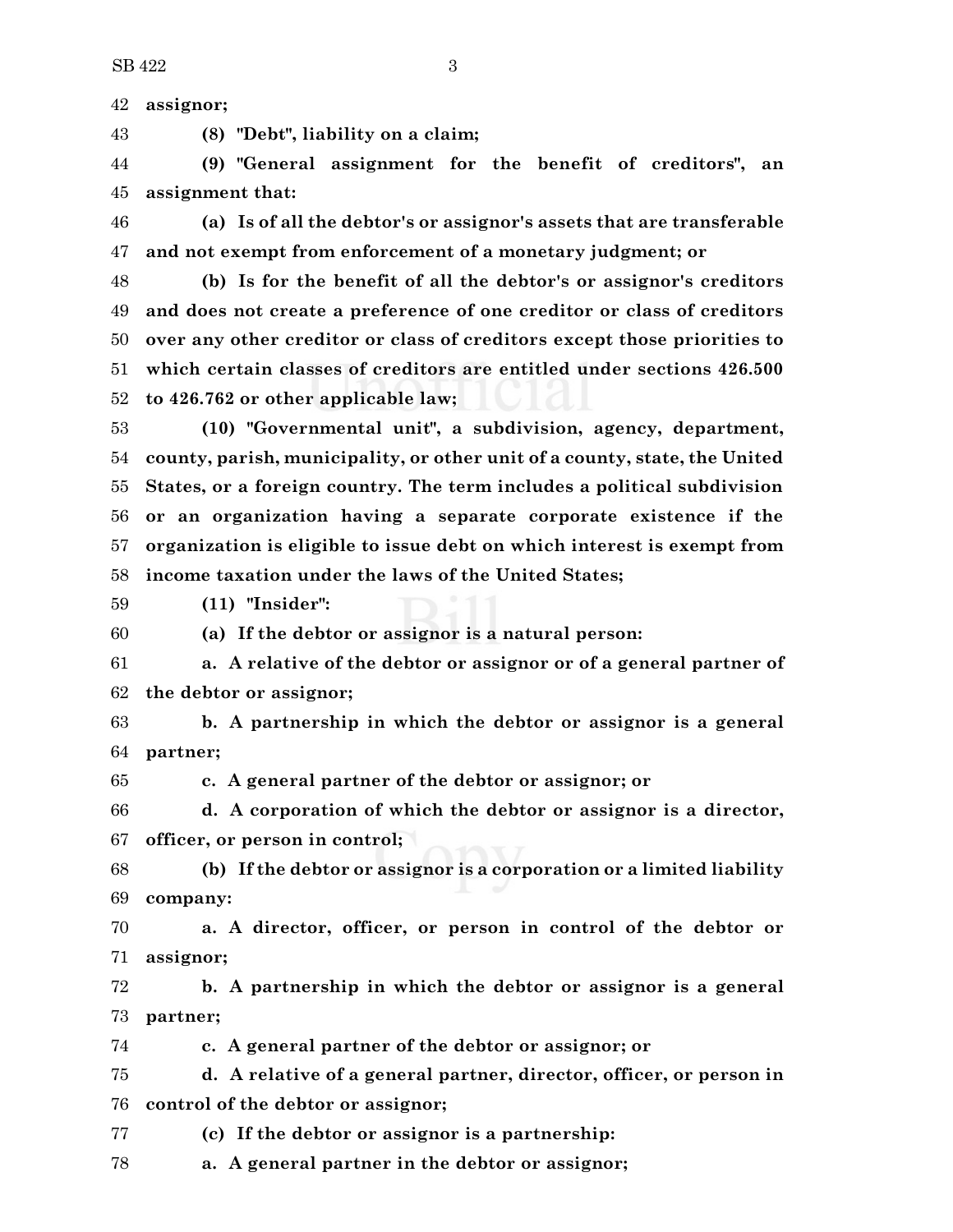**b. A relative of a general partner in, general partner of, or person in control of the debtor or assignor; or**

 **c. A partnership in which the debtor or assignor is a general partner;**

 **(d) An affiliate of the debtor or assignor or an insider of an affiliate as if such affiliate were the debtor or assignor; or**

**(e) A managing agent of the debtor or assignor;**

 **(12) "Person", a natural person, partnership, corporation, limited liability company, and any other organization, association, or group of individuals that may voluntarily transfer property or enforce a claim in its own name;**

 **(13) "Prime lending rate", the prime lending rate as published in the Wall Street Journal. In the event that the Wall Street Journal does not then or ceases to report a prime lending rate, the judge assigned to the main case shall, upon motion, designate another financial or governmental publication of national circulation to be used to determine the prime lending rate;**

 **(14) "Relative", an individual related by blood or marriage within the third degree as determined by the common law, or an individual in a step or adoptive relationship within such third degree;**

 **(15) "Statutory lien", a lien arising solely by force of a statute on specified circumstances or conditions or a lien of distress for rent, whether or not statutory. "Statutory lien" shall not include a security interest or judicial lien, regardless if such interest or lien is provided by or is dependent on a statute and regardless if such interest or lien is made fully effective by statute;**

 **(16) "Transfer", every mode, direct or indirect, absolute or conditional, voluntary or involuntary, of disposing of or parting with property or with an interest in property, including retention of title as a security interest;**

 **(17) "Wages", all remuneration paid to any employee for his or her employment, including the cash value of all remuneration paid in any medium other than cash.**

**426.510. All proceedings under this chapter shall be subject to the order and supervision of the circuit court for the county of assignor's residence. The court in all cases shall have exclusive authority over the assignee; the exclusive possession and right of**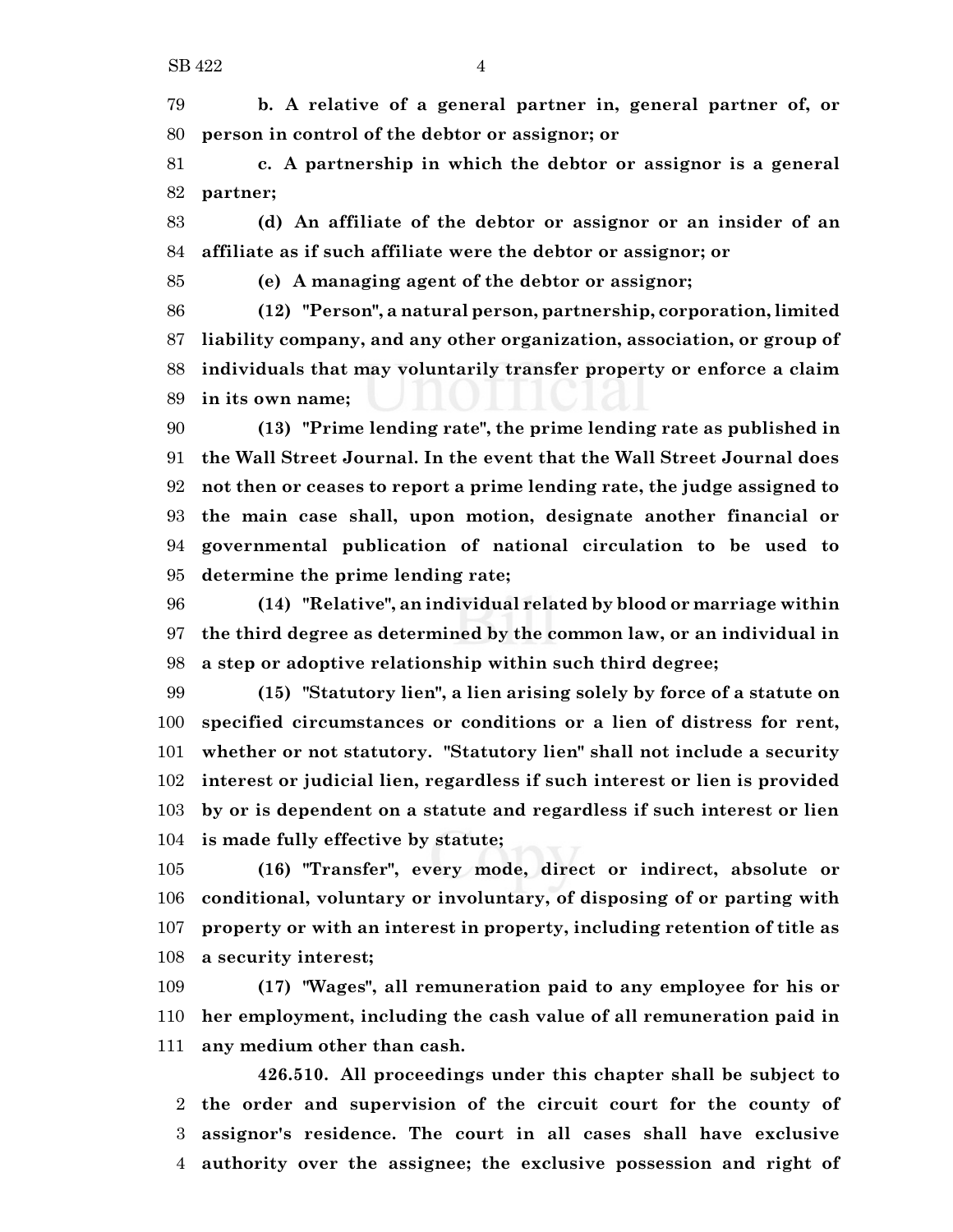**control with respect to all real property and all tangible and intangible personal property so assigned to the assignee, wherever located; and the exclusive authority to determine all controversies relating to the collection, preservation, application, and distribution of all property and to determine all claims against the assignee arising out of the exercise of the assignee's powers or the performance of the assignee's duties.**

**426.513. Any assignor, other than an individual, making a general assignment shall be considered, for the purposes of this chapter, a resident of the county in which its principal office is located. An individual making a general assignment shall be venued in the county in which the individual resides.**

**426.516. 1. All matters requiring court authorization under this chapter shall be brought by motion, except for the following matters, which shall be brought by adjunct action, as provided in subsection 2 of this section:**

 **(1) An action by the assignee to recover money or other assets of the estate;**

 **(2) An action by the assignee to determine the validity, priority, or extent of a lien or other interest in property or to subordinate or avoid an unperfected security interest;**

 **(3) An action by the assignee to avoid any conveyance or transfer void or voidable by law under section 426.692;**

 **(4) An action by an aggrieved person to assert a claim on the assignee's bond under section 426.615; or**

**(5) An action to seek a receiver under sections 515.500 to 515.665.**

 **2. An adjunct action designated in subsection 1 of this section shall be brought as follows:**

 **(1) The Missouri rules of civil procedure shall apply to adjunct actions, except where inconsistent with the provisions of this chapter;**

 **(2) The clerk of the court shall docket an adjunct action under both the same case number assigned to the original petition filed by the assignee under section 426.510 and a separate adjunct action number and shall assign such adjunct action to the same division and judge assigned to the main case; and**

 **(3) All pleadings and other papers filed in an adjunct action shall contain a separate subcaption and the adjunct action number in**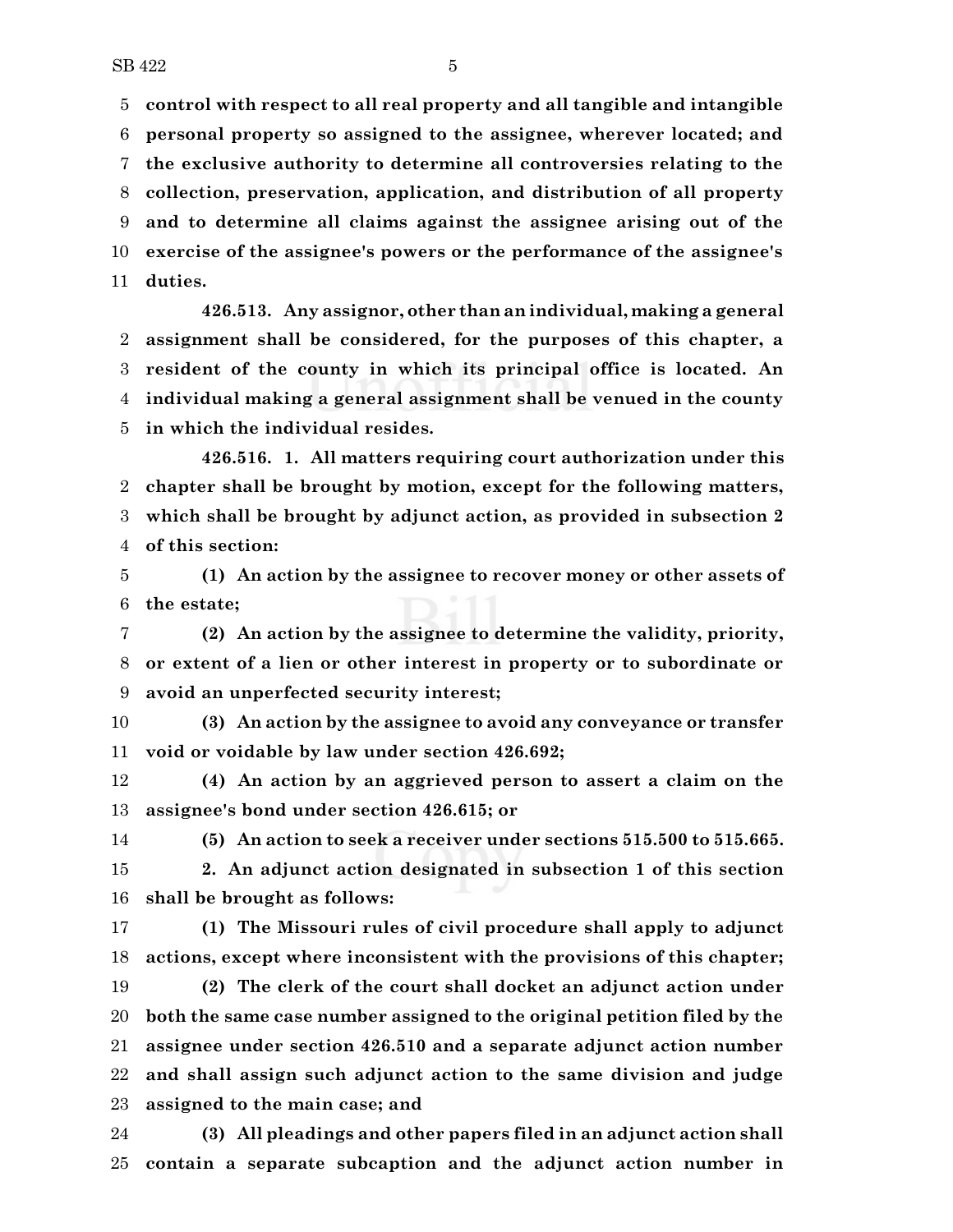**addition to the caption and case number applicable to the main case.**

- **426.519. No creditor shall obtain any priority of payment out of the assets assigned on any judgment rendered after the filing of a complaint to set aside the assignment if the assignment is set aside and decreed to be void.**
- **426.522. In all actions to set aside any assignment made by the assignor, the assignee and assignor shall be indispensable parties and any preferred or unpreferred creditor may be made a party plaintiff or defendant at any time.**

**426.525. When any assignment is attacked as fraudulent or void for any reason, it shall not be necessary to prove that the assignee had knowledge of such fraud or collusion or notice thereof in order to render the assignment void.**

**426.550. Any individual, entity, or unincorporated group of individuals that has capacity, either in its own right or through a representative such as a trustee, to convey real property by deed in this state may execute an assignment of assets to one or more assignees in trust for the benefit of creditors in conformity with the provisions of this chapter, subject to any restrictions on executing such an assignment in other applicable law.**

**426.553. Any general assignment made by partners in business may include only the partnership property.**

**426.556. An assignment of assets pursuant to the provisions of this chapter shall be subject to chapter 428, as well as the provisions of the law relative to alter ego liability, piercing the corporate or other entity veil, and other like equitable principles. An assignment shall not be subject to the provisions of chapter 456, but assignees shall be fiduciaries of the creditors and any other parties in interest of the estate to the extent not inconsistent with the provisions of this chapter. This chapter shall supersede the common law of assignments for the benefit of creditors, and all assignments for the benefit of creditors shall comply with such sections.**

**426.559. Assignments shall be administered for the equal benefit of the assignor's creditors as provided by section 426.695.**

**426.562. Except as otherwise provided in this chapter, no assignment shall be void or set aside because of any defect, informality, or mistake therein or in the bond, inventory, or list of creditors**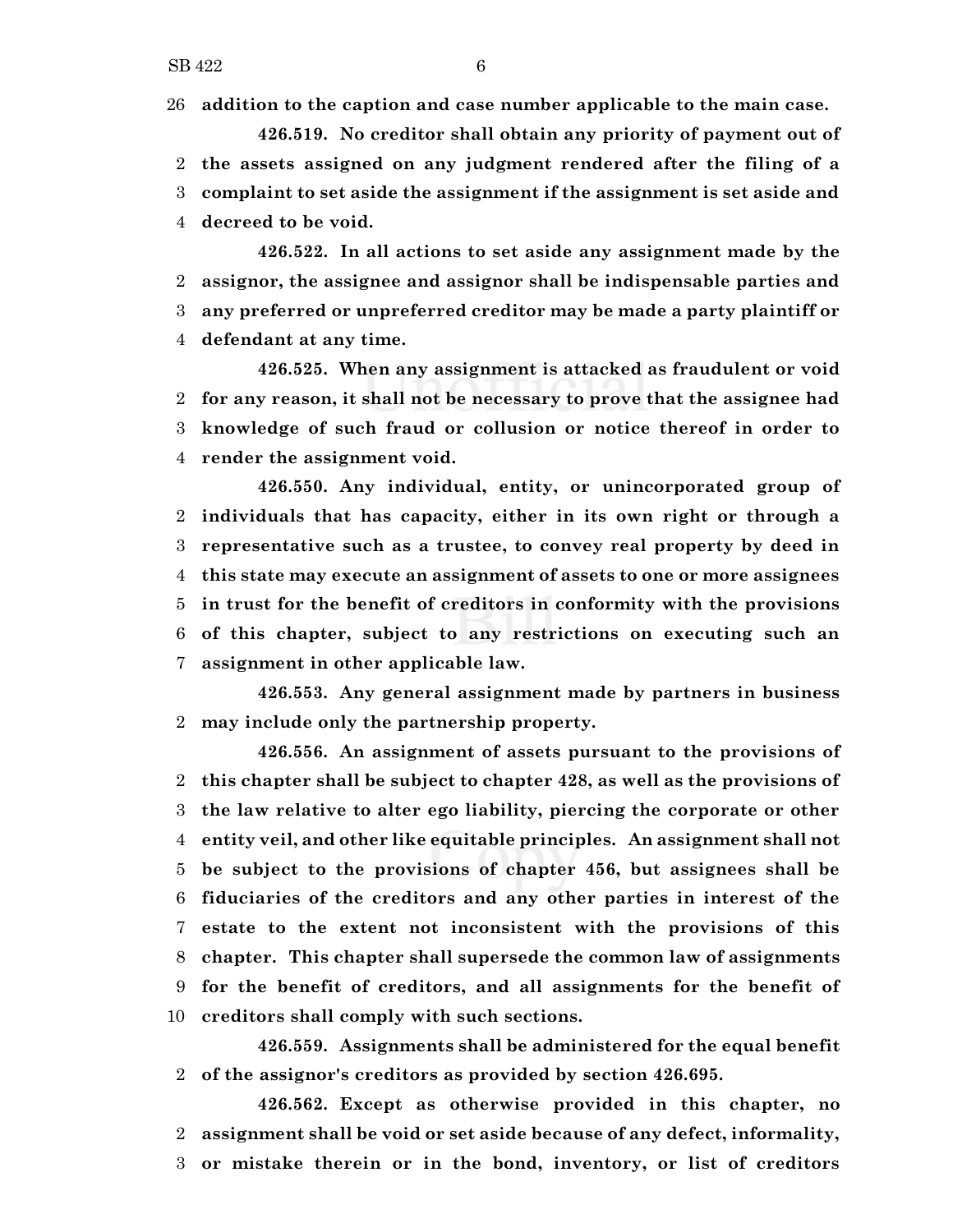$SB\,422$   $7$ 

 **accompanying the same. An assignment may be amended and any such amendment shall relate back to the time of the execution of the assignment. No mistake or inadvertent failure to comply with the provisions of this chapter shall void the assignment.**

**426.565. An assignment shall not be canceled or rescinded except pursuant to court order after notice and an opportunity to be heard.**

**426.568. The following provisions in an assignment shall be void: (1) A provision that prefers a creditor with respect to a claim arising before the commencement of the assignment;**

 **(2) A provision that provides that the assignment is dependent upon any condition or contingency or reserves any power of revocation;**

 **(3) A provision that provides for the payment of any claim known by the assignor to be false or fraudulent or that provides for the payment of more upon any claim than is known to be justly due from the assignors;**

 **(4) A provision that confers upon the assignee any power that, if exercised, might prevent or delay the immediate conversion of the assigned assets, provided that the assignment may provide reasonable terms and manner of sale to be carried out only so far as practicable and not prejudicial to the interest of the estate; or**

 **(5) Any assignment that fails to transfer all assets of the assignor to the assignee or reserves any interest or benefit in such assets to the assignor except as provided in section 426.606.**

**426.600. 1. Every assignment shall be by an instrument in writing, setting forth the following:**

 **(1) The name of the assignor and his or her residence and business addresses;**

**(2) The name of the assignee and his or her business address;**

 **(3) A full and complete inventory of all of the assignor's estate, real or personal, and its location; and**

 **(4) A statement reasonably detailing the compensation of the assignee and the purpose of the assignment, including all property exempted from execution under chapter 513 that is being claimed by the assignor and stating the estimated amount of each such exemption. 2. The assignor shall attach the inventory to the assignment, together with a list of creditors, equity holders, and other parties in interest, which shall include the names, addresses, cities, states, and**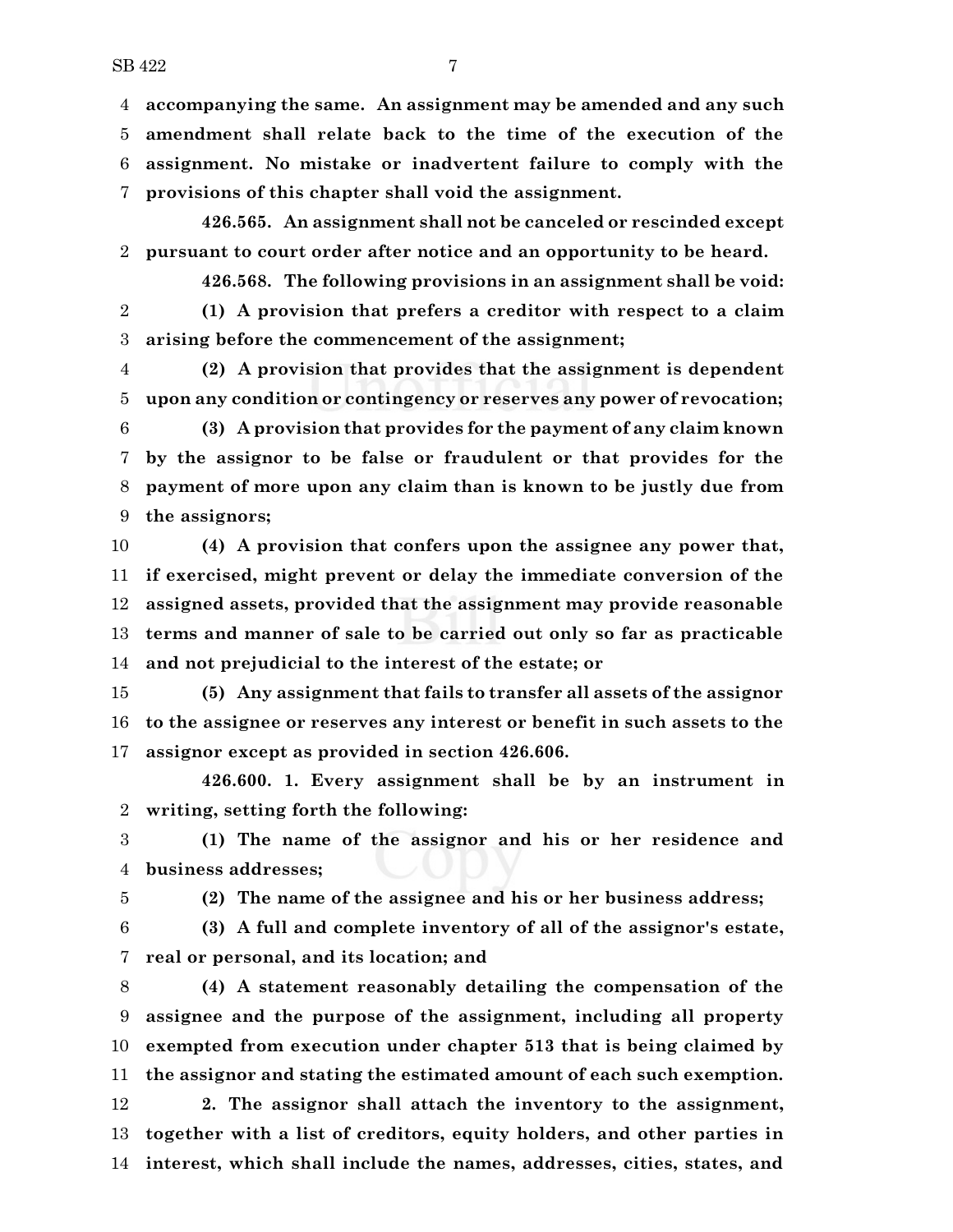**postal codes for each person and with the amount of that person's anticipated claim in the assignment proceedings.**

 **3. The accuracy of the assignment, together with its attachments, shall be attested to by the assignor by affixing his or her signature to the assignment under penalty of perjury. The assent of the assignee, subscribed and acknowledged by him or her, shall appear in writing, embraced in or at the end of, or endorsed upon the assignment, before the same is recorded.**

 **4. Within seven business days after its execution by both the assignor and assignee, the assignment, together with its attachments, shall be filed in the circuit court where venue is appropriate. A notice of the assignment, identifying the circuit court where the assignment was filed, shall also be recorded by the assignee in the office of the recorder of any county in which any real property being assigned is located. The recording of the notice of the assignment shall have the effect of conveying to the assignee both legal and equitable title to the real property.**

**426.603. Purchasers and encumbrancers in good faith and for value, where the notice of the assignment has not been recorded in the appropriate county, shall take free of the interest of the assignee. Nothing in this chapter shall prohibit the assignee from pursuing the proceeds of any conveyance or encumbrance from the assignor.**

**426.606. No assignment for the benefit of creditors shall include or cover any property exempt from levy or sale on execution under law, or exempt from being applied to the payment of debts by any legal process under law, unless in the assignment the exemption is expressly waived.**

**426.609. An assignee shall, within three business days after the filing of an assignment with the court, give bond to be approved by the court in double the amount of the estate and effects assigned. The bond may be adjusted upon motion, notice, and hearing.**

**426.612. The bond required under section 426.609 shall be conditioned on the assignee's faithful discharge of the assignee's duties in accordance with orders of the court and state law. Unless otherwise ordered by the court, the assignee's bond runs in favor of all persons having an interest in the assignment proceeding or property held by**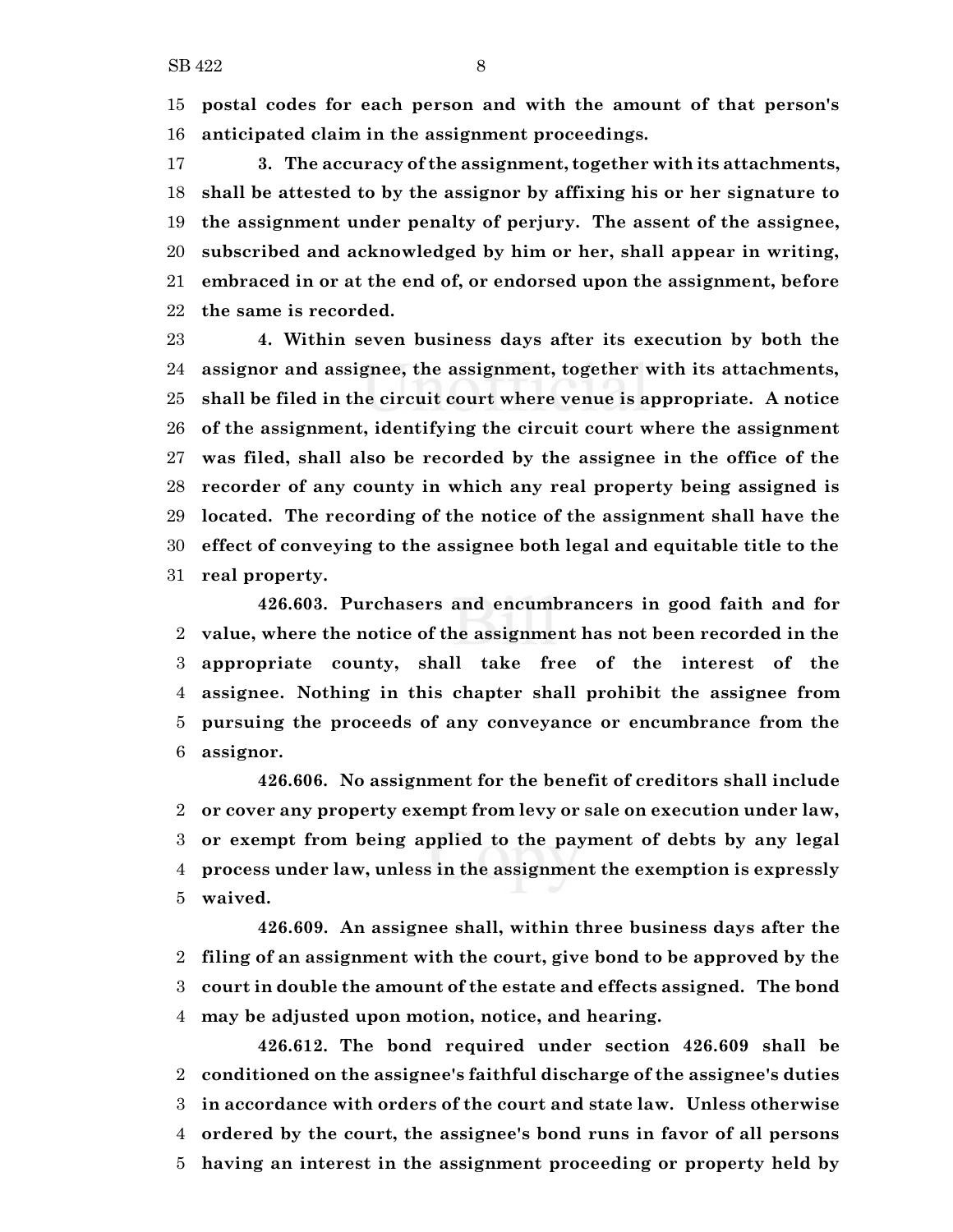**the assignee.**

**426.615. Any person injured by a breach of the condition of the bond required under section 426.609 may bring an adjunct action to assert a claim on the bond.**

**426.650. 1. Within thirty days after an assignment is executed, the assignee shall publish notice of his or her appointment as assignee in a newspaper published in the county where the assignment has been filed with the court. The assignee shall publish notice of his or her appointment as assignee once each week for three consecutive weeks.**

 **2. The assignee shall also, within thirty days after the assignment has been accepted in writing, give written notice of the assignment by United States mail or electronic mail to each of the assignor's creditors, equity holders, and other parties in interest as set forth on the list provided by the assignor under subsection 1 of section 426.600.**

 **3. In the notices given pursuant to this section, the assignee shall establish a date by which creditors are required to file their claims to be able to share in the distribution of proceeds of the liquidation of the assignor's assets. That date shall not be greater than one hundred eighty days after the date of the first giving of the written notice to creditors and parties in interest.**

**426.653. The assignee shall be paid a reasonable fee for his or her services from the estate. Notwithstanding the terms of the general assignment to the contrary, upon motion filed with the court by the assignee, a creditor, equity holder, or other party in interest, the court shall determine reasonable compensation for services provided by the assignee.**

**426.656. Upon application and approval by the court, the assignee may employ counsel to give advice and prosecute or defend litigation. The assignee may also employ accountants, appraisers, auctioneers, real estate brokers, or other professionals as deemed appropriate. Such professionals shall be paid a reasonable fee for their services from the estate. Upon motion filed with the court by the assignee, a creditor, equity holder, or other party in interest, the court may determine reasonable compensation for services provided by such professionals.**

**426.659. The assignee may:**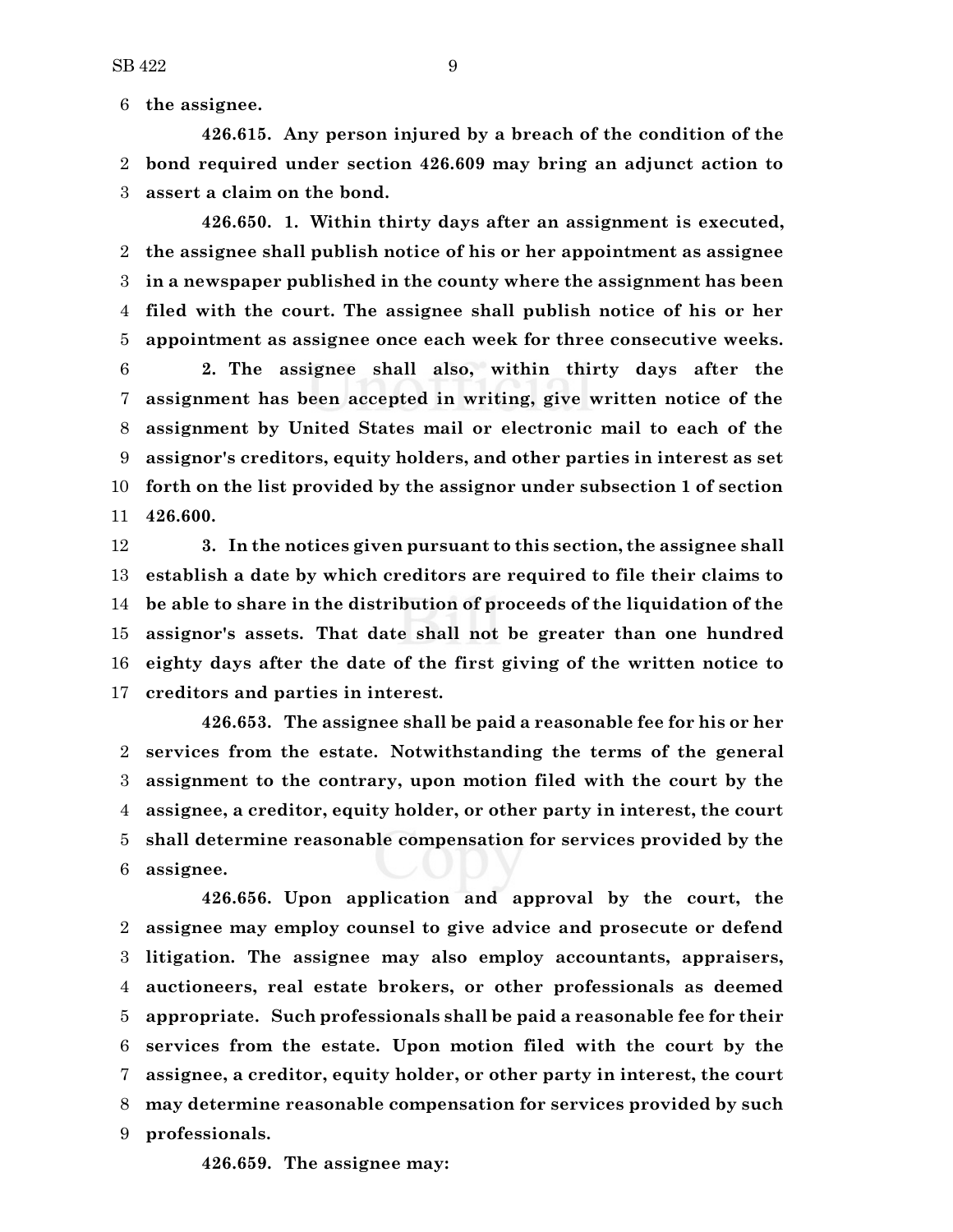**(1) Sue in his or her representative capacity as such assignee and recover all the estate, debts, and assets belonging to or due to such assignor in the manner and with like effect as the assignor might or could have done if an assignment had not been made;**

 **(2) Take into his or her hands all the estate of such assignor whether delivered to him or her or afterwards discovered, and all books, vouchers, and papers relating to the same;**

 **(3) Upon motion, notice, and approval by the court, settle any and all assigned claims and causes of action, with full power to, in the discretion of the assignee, compromise, sue or be sued, and prosecute or defend any of the assigned claim or claims;**

 **(4) Redeem all mortgages and conditional contracts or other encumbrances and pledges of personal property;**

 **(5) Sell property subject to encumbrances, contracts, or pledges; (6) Sell property free and clear of all encumbrances under section 426.662;**

 **(7) Exercise any powers that are granted to a trustee or assignee for the benefit of creditors under the laws of this state;**

 **(8) Upon motion, notice, and approval by the court, borrow money secured by the assigned assets;**

 **(9) Receive at the assignee's address, as he or she directs in writing, all mail of all classes, hand deliveries, parcel posts and express delivery materials, fax transmissions, and telegrams directed or addressed to the assignor;**

 **(10) Upon motion, notice, and approval by the court, abandon assigned assets, rights, claims, and causes of action; and**

 **(11) Perform any and all other acts necessary and proper for the orderly liquidation or other disposition of the assigned rights, claims, and causes of action.**

**426.662. 1. Upon motion, notice, and approval by the court, the assignee may sell, lease, or otherwise dispose of all or any part of the assigned assets by public or private sale or auction, for cash or on credit or for any other good consideration, on such terms as he or she may deem appropriate in the exercise of reasonable judgment and may convey and transfer the assigned assets by good and sufficient deeds, bills of sale, or other instruments to the purchaser or purchasers, free from claims of the assignment, the assignor, and its creditors of the**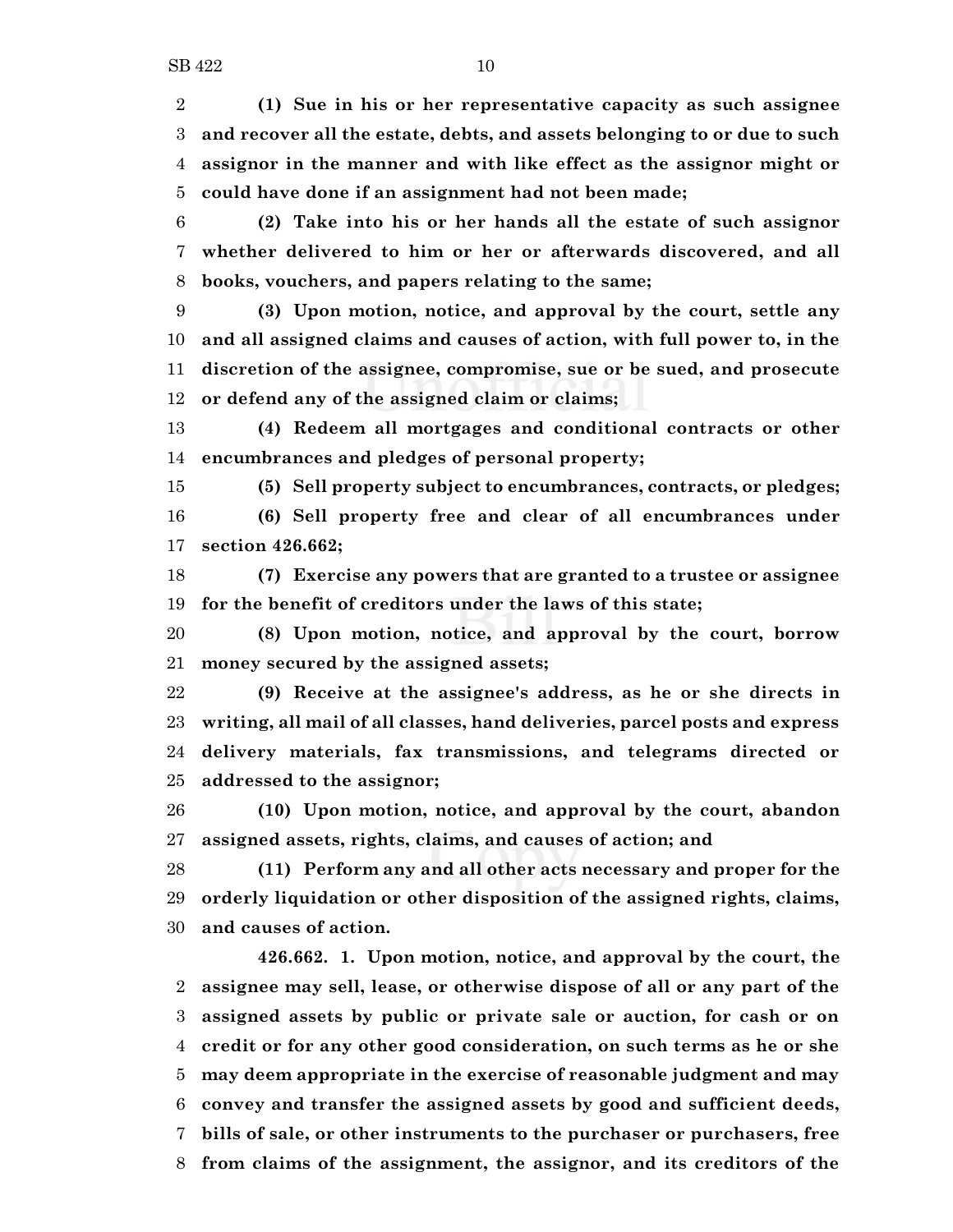**estate created hereby.**

 **2. At a sale of property under this section, a creditor with a lien against the property to be sold may credit bid at the sale of the property, meaning that the holder of such claim may bid at such sale, and, if the holder of such claim purchases such property, such holder may offset such claim against the purchase price of such property, subject to payment of applicable transfer or sales tax, if any. The purchaser shall take free and clear of all liens, claims, encumbrances, and interests, and such liens, claims, encumbrances, and interests shall attach to the proceeds of the sale in accordance with their priorities.**

**426.665. The assignee shall dispose of all personal property and real estate and divide the proceeds of the same among creditors as they may be entitled thereto within a reasonable time from the date of the assignment and shall make full settlement by that time unless otherwise ordered by the court.**

**426.668. 1. The assignee may call the creditors together at any time upon reasonable notice and such meetings may be continued from time to time at the discretion of the assignee.**

 **2. The assignee shall, in conjunction with any meeting called under subsection 1 of this section, compel the assignor to submit to an examination by the assignee and creditors under oath concerning the acts, conduct, assets, liabilities, and financial condition of the assignor or any matter related to the assignee's administration of the assignment estate.**

 **3. The court may compel the appearance of the assignor or any other person as may be requested by the assignee.**

**426.671. Every assignee, not less than quarterly, shall file a written report with the court stating the condition of the remaining assets of the assignment, reporting the disposition of any and all assets of the assignment since commencement of the assignment, all sums received therefrom, all disbursements made from the funds so received, and such other information as shall be reasonably requested by the court, a creditor, or other party in interest. Upon request of a creditor or other party in interest, the assignee shall make an electronic copy of the most recent report available to such creditor or party in interest.**

**426.674. The proceeds arising from the sales of the property assigned shall be deposited for safekeeping in a national bank within**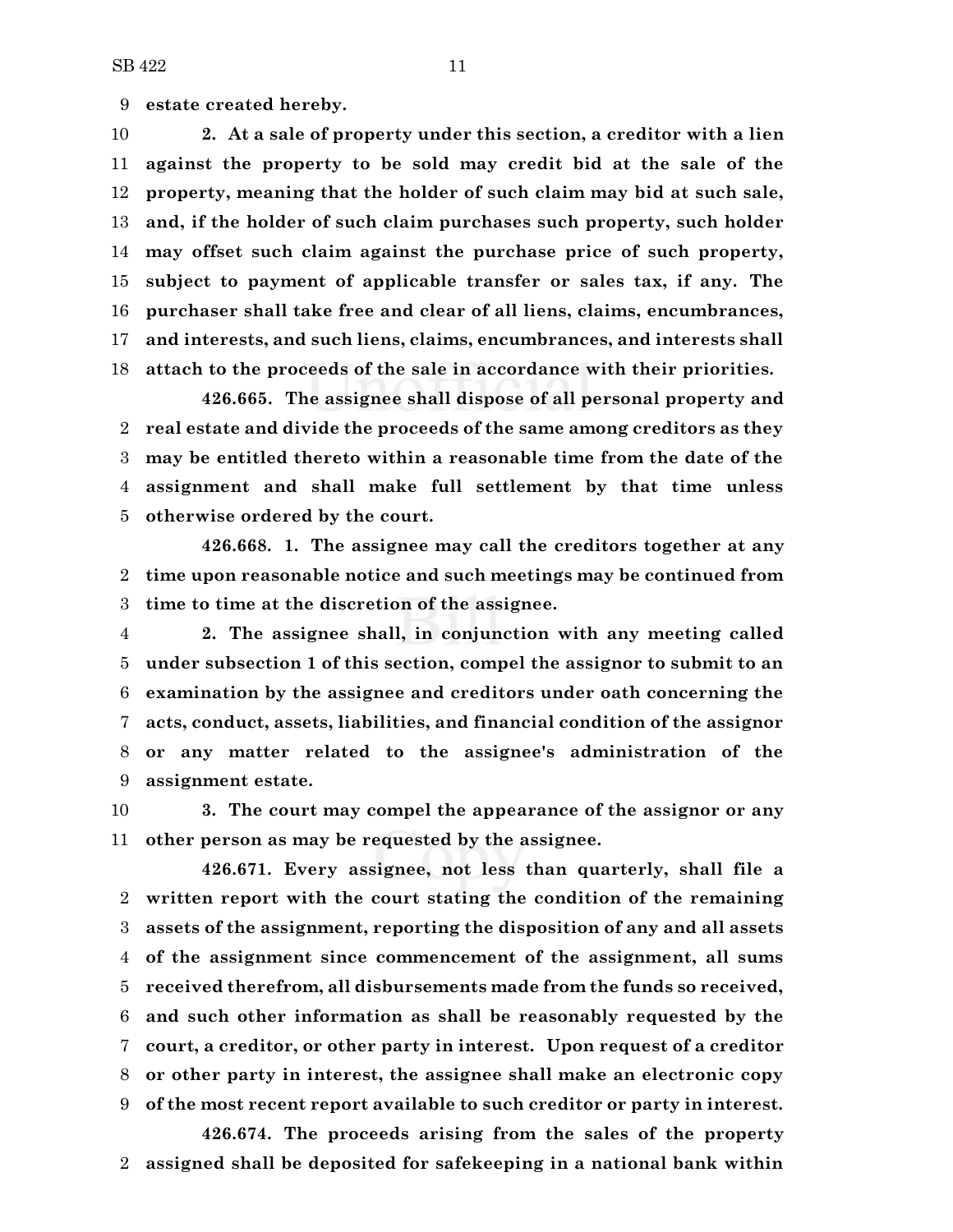**this state or some banking institution incorporated under the laws of this state in the name of the assignee or assignees, in trust for the**

**benefit of the assignor's creditors.**

**426.677. A majority of the unsecured creditors, in number and amount, of the assignor may agree in writing upon an assignee different from the one named in the assignment for good cause shown. Such substitute assignee shall be substituted in lieu of the original assignee with all of the rights, powers, and duties conferred upon such original assignee in the assignment. A motion for substitution pursuant to this section shall be filed no later than sixty days following the filing of the inventory.**

**426.680. 1. The court shall remove or replace the assignee on application of the assignor, of the assignee, or of any creditor or on its own motion if:**

 **(1) The assignee has not executed and filed the bond required by section 426.609;**

 **(2) The assignee resigns, refuses, or fails to serve for any reason; or**

**(3) For good cause.**

 **2. Upon removal, resignation, or death of the assignee, the court shall appoint a replacement assignee if the court deems in its discretion that further administration of the estate is required. Upon executing and filing a bond under section 426.609, the replacement assignee shall take possession of the estate and assume her or his duties as assignee.**

 **3. Whenever the court shall be satisfied that the assignee so removed or replaced has fully accounted for and turned over to the replacement assignee appointed by the court all of the property of the estate and has filed a report of all receipts and disbursements during his or her tenure as assignee, the court shall enter an order discharging the assignee from all further duties, liabilities, and responsibilities as assignee after notice and a hearing.**

**426.683. The assignee shall have the right to occupy, for a period of up to ninety days after the date of the assignment, any business premises held under a real estate lease by the assignor, notwithstanding any provision in the lease to the contrary, whether previously or subsequently entered into, for the termination thereof**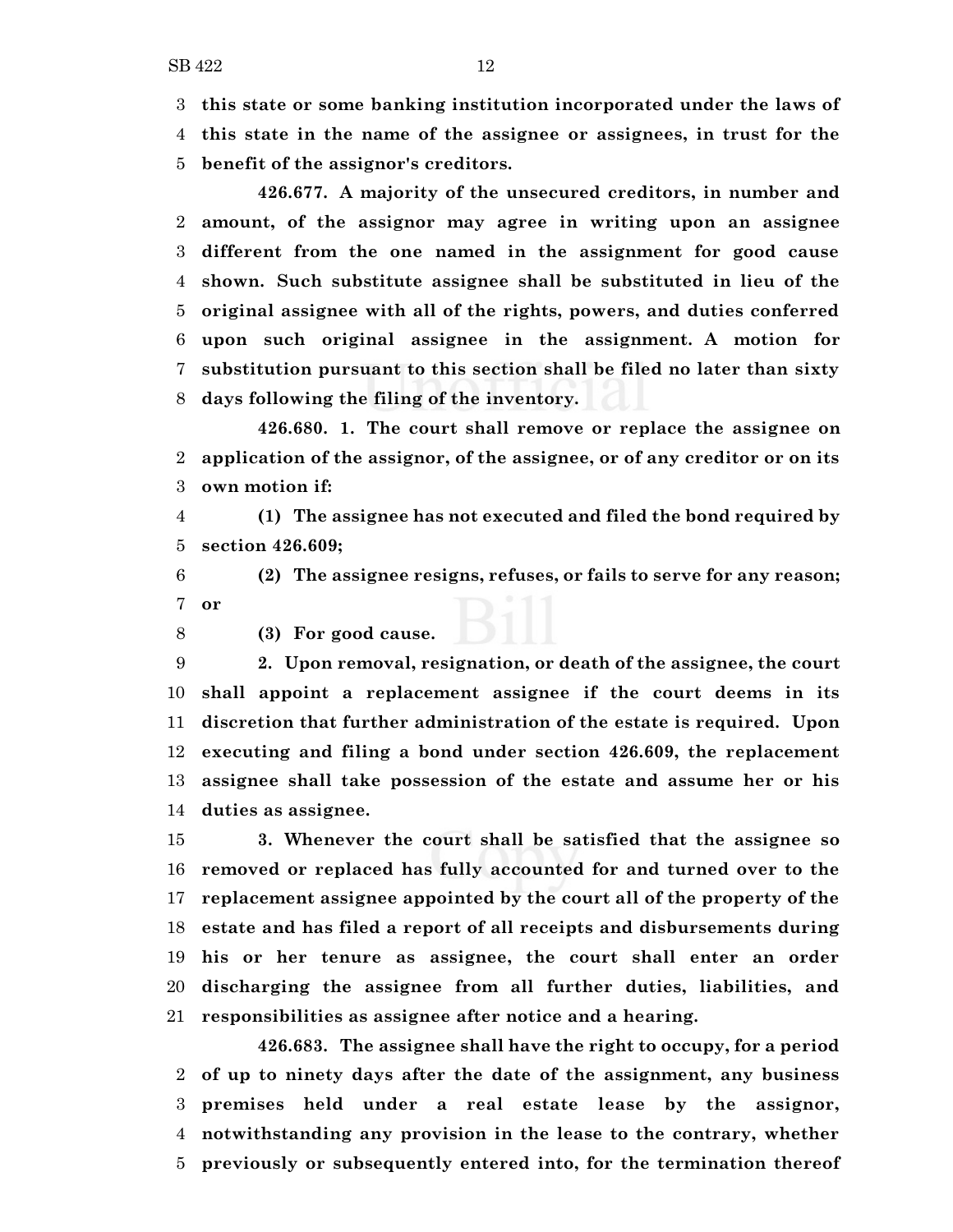**upon the making of the assignment or the insolvency of the lessee or other condition relating to the financial condition of the lessee. The assignee's right to occupy the premises shall be conditioned upon payment when due of the monthly rental reserved in the lease for the period of such occupancy. When the assignee believes that more than ninety days is necessary to complete his or her duties at the leased premises, the assignee may extend the period of occupation mentioned in this section either by agreement with the landlord or by court order entered after appropriate motion, notice, and hearing for such extension for a reasonable time upon conditions that protect the landlord's interests in the premises. In a hearing under this section, the assignee shall have the burden of proof to show good cause for the extension and to show that under the circumstances the equities favor the assignee's request for such extension, which may include, but not be limited to, all the benefits and burdens that will accrue to both the assignee and the landlord. At any time after the date of the assignment, the landlord may seek from the court by appropriate motion, notice, and hearing, emergency modification or termination of the assignee's occupation of the premises in the event of threat of damage to the property or other breach of the conditions that the assignee shall satisfy. The assignee's occupation of premises pursuant to the provisions of this section, for the period authorized in this section, shall not be deemed to be a tenant's "holding over", as that phrase is defined under section 441.080. Any security deposit held by the landlord shall only be applied to claims arising from the breach of the lease prior to the date of the execution of the general assignment.**

**426.686. Subject to other provisions of this chapter, or of other applicable law, an assignee for the benefit of creditors takes assets subject to the rights of persons other than the assignor. Nothing in this section shall be deemed to limit or preclude the assignee from:**

 **(1) Seeking avoidance of transfers, recovery of property, or declarations of priorities in assets;**

 **(2) Defending against claims of third persons in estate assets or against the assignee; or**

 **(3) Seeking any other relief or asserting any other defense, offset, or counterclaim that the assignee is otherwise authorized to seek or assert by applicable law.**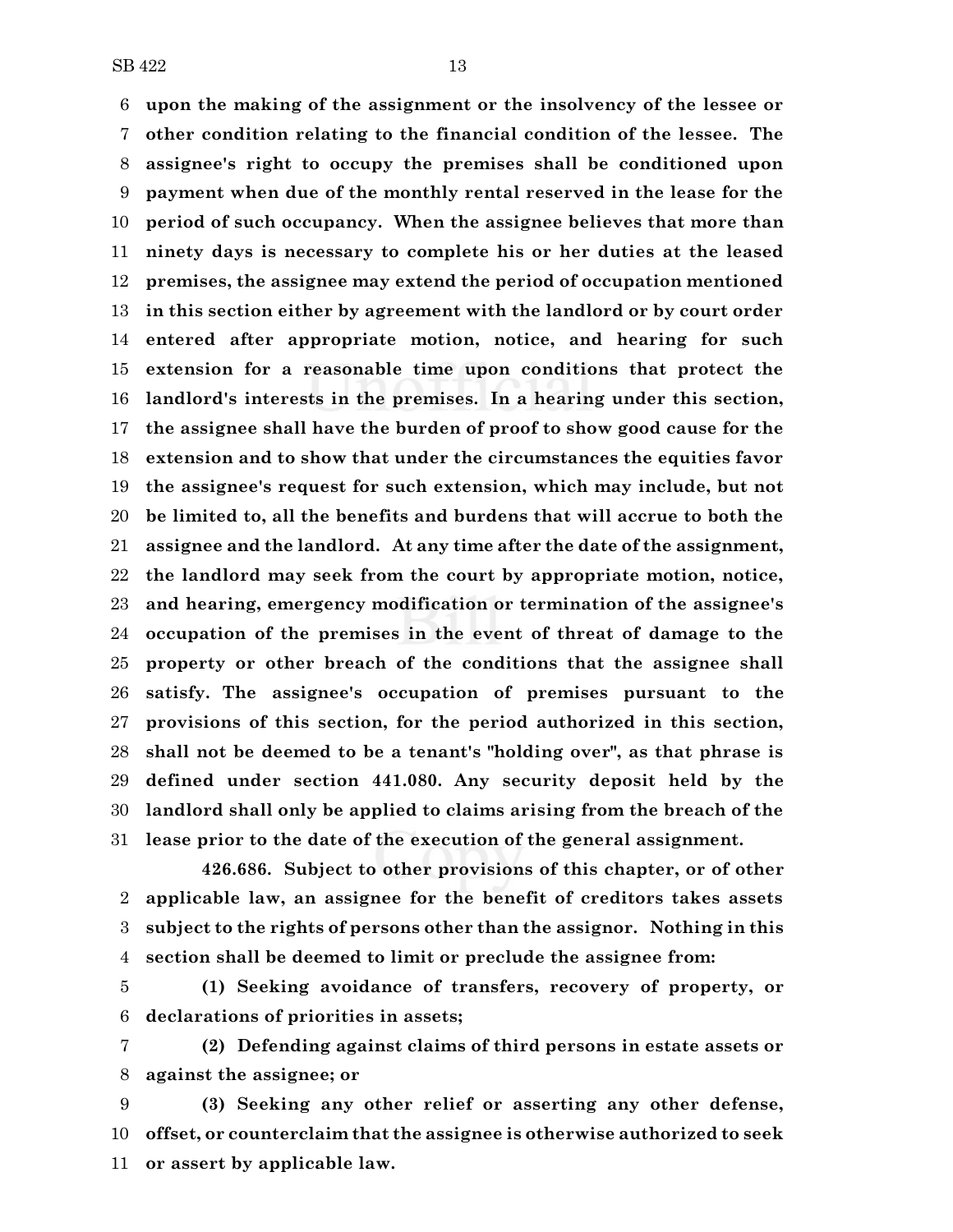**426.689. The assignee shall not be held liable for acts done in good faith and with the reasonable exercise of business judgment in the execution of the trust.**

**426.692. The assignee shall succeed to all rights of the assignor, including any attorney-client privilege. An assignee may assert on behalf of the estate any claims to avoid fraudulent transfers that any creditor may assert under state or federal law and may set aside any fraudulent conveyances or recover property conveyed by the assignor for the purpose of hindering, delaying, or defrauding creditors. The assignee's rights in this section shall be exclusive. If the assignee does not exercise such rights, upon motion, notice, and court approval, then a creditor may resume the power to exercise them. If the assignee exercises such rights, the transferee and any creditor that could have asserted them are bound by the results.**

**426.695. 1. Allowed claims shall receive distribution under this chapter in the following order of priority and, with the exception in subdivision (1) of this subsection, on a pro rata basis:**

 **(1) Creditors with liens on assets of the estate, which liens are duly perfected pursuant to applicable law, shall receive the proceeds from the disposition of their collateral less the reasonable and necessary expenses of preserving or disposing of such collateral to the extent of any benefit to such creditors. If and to the extent that such proceeds are less than the amount of a creditor's claim or a creditor's lien is avoided pursuant to section 426.692, such a creditor shall be deemed to be an unsecured creditor for such deficiency;**

 **(2) Expenses incurred during the administration of the estate, other than those expenses allowable under this subdivision, including allowed fees and reimbursements of all expenses of the assignee and professional persons employed by the assignee under section 426.656, and rent incurred by the assignee as provided for in section 426.683 in occupying any premises in which the assets of the assignment estate are located or the business of the assignor is conducted, from and after the date of the assignment, through and until the earlier of the date on which the lease for such premises is rejected pursuant to an order of the court or the date of termination of such lease;**

 **(3) Unsecured claims of governmental units for taxes that accrued within three years before the filing date notwithstanding any**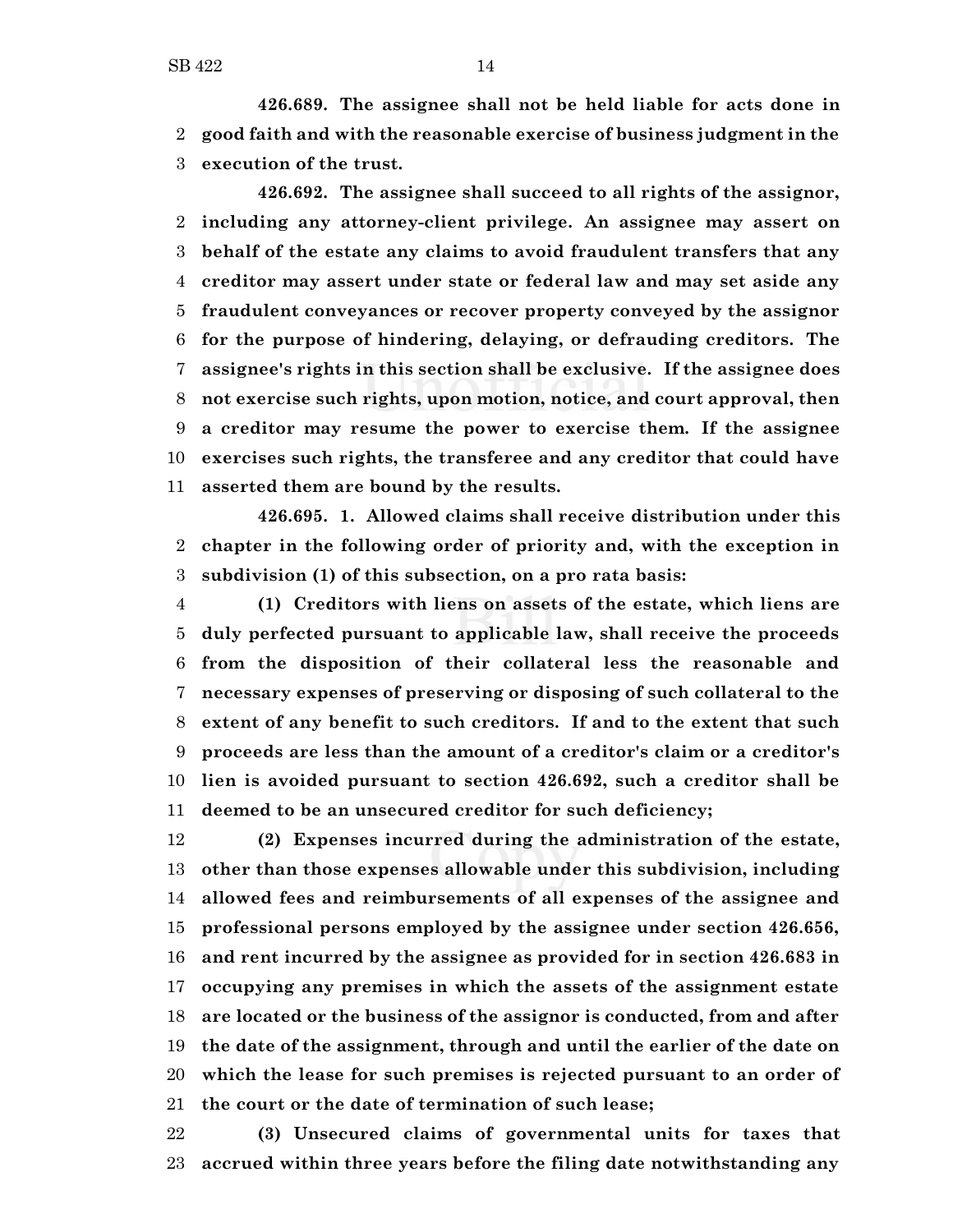**provision of law to the contrary;**

 **(4) Claims for wages, salaries, or commissions, including vacation, severance, and sick leave pay, or contributions to an employee benefit plan earned by employees of the assignor within one hundred eighty days before the filing date or the cessation of the assignor's business, whichever occurred first, but only to the extent of ten thousand dollars per individual employee. Any amount in excess of ten thousand dollars shall be a general unsecured claim;**

 **(5) Allowed unsecured claims, to the extent of two thousand two hundred twenty-five dollars for each individual, arising from the deposit of money with the assignor before the filing date in connection with the purchase, lease, or rental of property or the purchase of services for personal, family, or household use by such individuals that were not delivered or provided; and**

**(6) Unsecured claims.**

 **2. A subordination agreement shall be enforceable under this chapter to the same extent that such agreement is enforceable under applicable law.**

 **3. For the purpose of distributions under this chapter, a claim arising from rescission of a purchase or sale of a security of the assignor or of an affiliate of the assignor for damages arising from the purchase or sale of the security or for reimbursement or contribution allowed under this chapter on account of such a claim shall be subordinated to all claims or interests that are senior to or equal to the claim or interest represented by such security, except that if the security is common stock, the claim has the same priority as common stock.**

 **4. If all claims subject to distribution under this section have been paid in full, any residue shall be paid to the assignor.**

 **5. Notwithstanding any provision of law to the contrary, nothing contained in this section shall excuse the assignee from compliance with 31 U.S.C. Section 3713.**

**426.700. 1. All claims other than the reasonable costs of the administration of the assignment under subdivision (2) of subsection 1 of section 426.695 and claims of governmental units, whether secured, unsecured, contingent, liquidated, unliquidated, or disputed, that arose prior to the filing date of the assignment under section 426.600 shall be**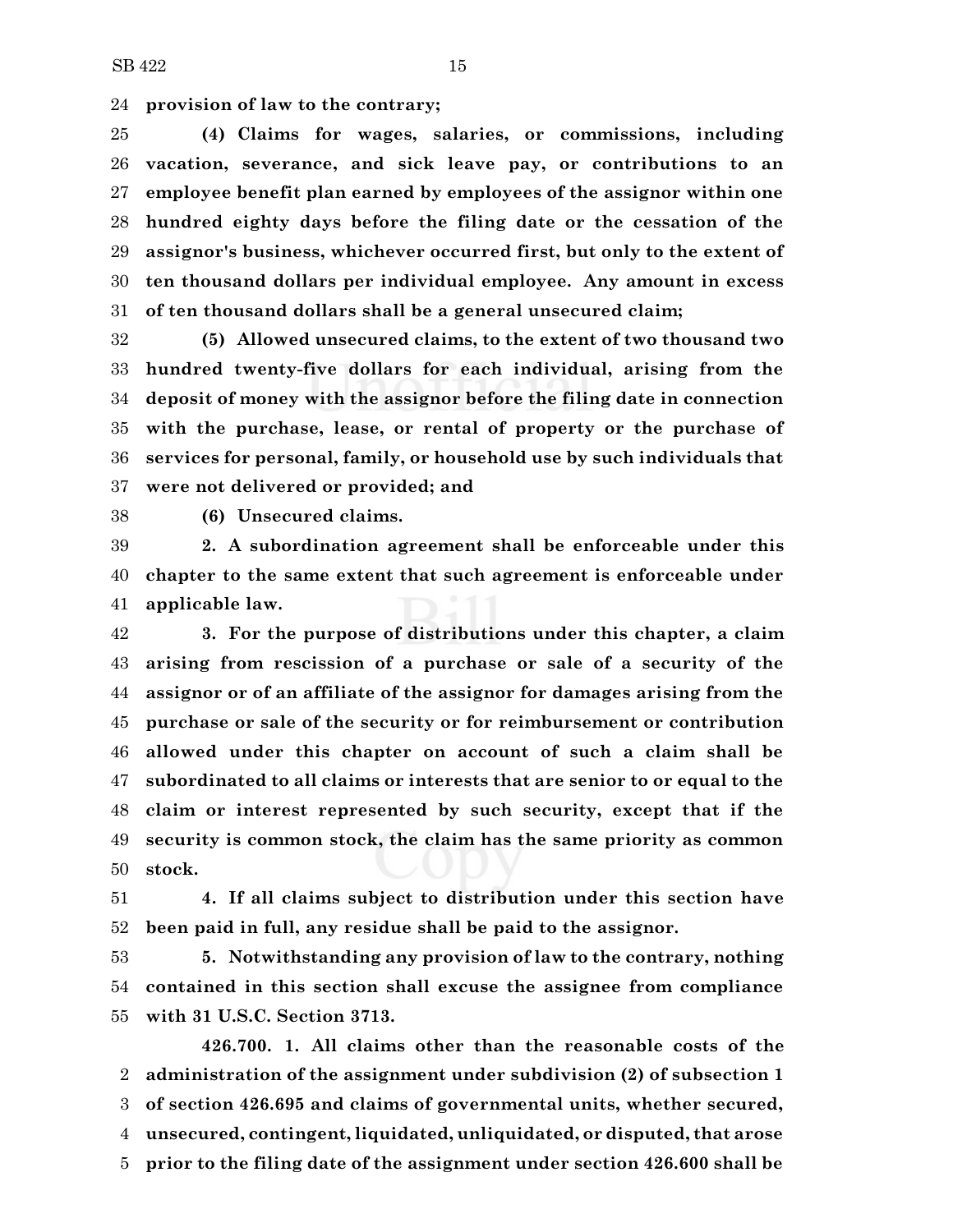**filed in accordance with the provisions of this chapter. Except as provided in section 426.718, any claim not filed shall be barred from any further recovery against the estate.**

 **2. Claims shall be filed by delivering the claim to the assignee by the claims bar date prescribed by the notice of the assignee's appointment under section 426.650 unless for cause shown and after notice and hearing.**

 **3. Claims shall be in written form entitled "proof of claim" setting forth the name and address of the creditor and the nature and amount of the claim and shall be executed by the creditor or the creditor's authorized agent.**

 **4. When a claim or an interest in property of the assignor securing the claim is based on a writing, the original or a copy of such writing shall be filed with the proof of claim, together with evidence of perfection of any security interest, if applicable.**

 **5. A proof of claim executed and delivered in accordance with this section shall constitute prima facie evidence of the validity and amount of the claim.**

 **6. If a claim for damages results from the assignee's rejection of a lease of real property, the claim shall be limited to:**

 **(1) The rent reserved by such lease, without acceleration, for the greater of one year or fifteen percent of the remaining term of the lease, following the earlier of either:**

**(a) The date of assignment; or**

 **(b) The date on which the lessor repossessed, or the lessee surrendered, the leased property; and**

 **(2) (a) Any unpaid rent due under the lease, without acceleration, on the earlier of the dates specified in subdivision (1) of this subsection;**

 **(b) Reasonable attorney's fees and costs incurred by the lessor in connection with the lease; and**

 **(c) The lessor's reasonable costs incurred in reletting the premises previously leased by the assignor.**

 **7. If a claim for damages results from the termination of an employment contract, the claim shall be limited to:**

 **(1) The compensation provided for by the contract, without acceleration, for one hundred eighty days following the earlier of**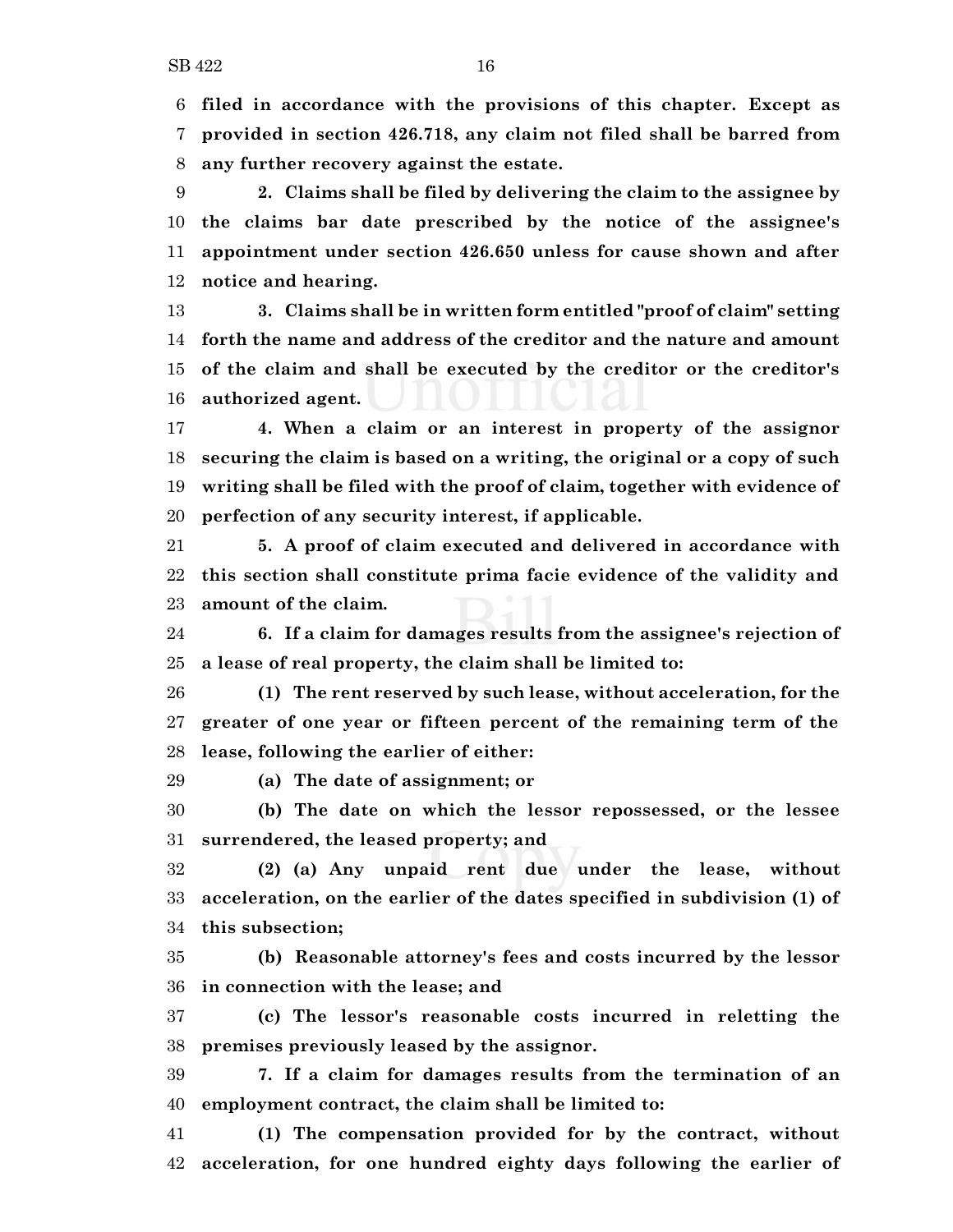**either:**

**(a) The date of assignment; or**

 **(b) The date on which the assignor directed the employee to terminate, or such employee terminated, performance under the contract; and**

 **(2) Any unpaid compensation due under the contract, without acceleration, on the earlier of the dates specified in subdivision (1) of this subsection.**

**426.703. 1. Within thirty days following expiration of the claims bar date, the assignee shall create and file with the court a register of all creditors that have filed claims against the assignor's estate. The assignee shall also list on the claims register the reasonable costs of the administration of the assignment that the assignee has incurred and expects to incur in the future under subdivision (2) of subsection 1 of section 426.695 and the claims of any governmental units.**

 **2. The assignee, as well as any creditor or any party in interest, shall have standing to challenge the validity, extent, or priority of any claim filed by a creditor against the assignor's estate; the reasonableness of any expense under subdivision (2) of subsection 1 of section 426.695; or any claims of governmental units within sixty days following expiration of the claims bar date and may file an objection to any such claim or expense in the circuit court where the assignment was filed. The assignee may file omnibus objections if the assignee is objecting to multiple claims or expenses.**

 **3. Any objection shall be in writing and shall set forth the nature of the objection. The objecting party shall serve a copy of the objection on the creditor at the address provided in the proof of claim and to the assignee. All claims properly filed with the assignee and not disallowed by the court constitute all claims entitled to distribution from the estate.**

 **4. A creditor whose claim is secured by a lien against property of the estate shall have sixty days following the sale or disposition of the property securing his or her claim to file a claim for an unsecured deficiency, notwithstanding the passage of the last date on which a proof of claim may be served upon the assignee set forth in section 426.650. If such a creditor fails to file with the assignee a deficiency claim within ten days after the filing and service by mail of the**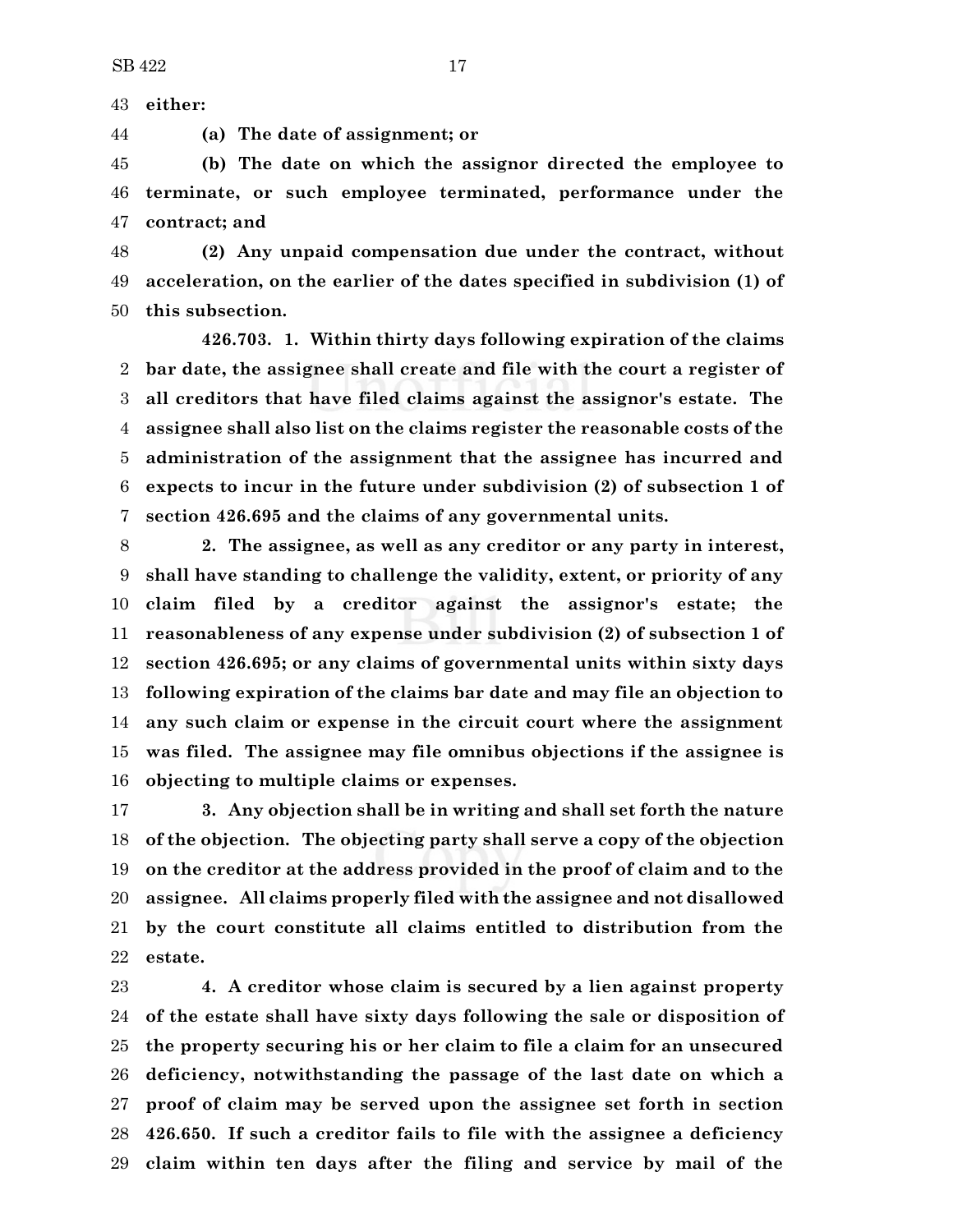**assignee's final report of all receipts and disbursements, the creditor's**

 **deficiency claim shall be disallowed as untimely, and the creditor shall not be entitled to share in any distribution made to holders of unsecured claims under section 426.695 on account of its deficiency claim.**

 **5. The discovery provisions of the Missouri rules of civil procedure shall apply to objections to claims.**

**426.706. 1. The assignee shall allow a claim filed under this chapter against the assigned estate unless he or she has good reason to believe the claim is not just and true.**

 **2. If a creditor does not file a claim in the time required by this chapter, he or she is not entitled to receive any of the assigned estate.**

**426.709. 1. Within thirty days after the notification of dispute provided for by section 426.703, the assignee shall allow or deny the contested claim. Within thirty days after the assignee's allowance or denial of any contested claim, the objecting party or the claimant may file a motion with the court to determine the validity of the claim.**

 **2. In the event a claim is contested, the assignee may reserve from the proceeds of the estate an amount sufficient to pay the contested claimant its pro rata share of the estate's assets.**

**426.712. 1. The assignee may allow a claim that is not due at its present value by discounting it at the prime lending rate on the day of the assignment.**

 **2. If a creditor holds collateral to secure his or her claim that is worth less than such claim, the assignee may estimate the value of the collateral and allow the creditor, as an unsecured claim against the assigned estate, only the difference between the value of the collateral and the amount of the claim.**

 **3. A party disputing the value estimated pursuant to this section may object to the assignee's valuation pursuant to the procedure set forth under section 426.703.**

**426.715. Any creditor may present not only any debt due, but any debt to become due.**

**426.718. The failure of any creditor to file a proof of claim under section 426.700 shall not void a properly attached and perfected lien on property securing such creditor's claim.**

**426.750. The provisions of section 400.9-309 shall apply for**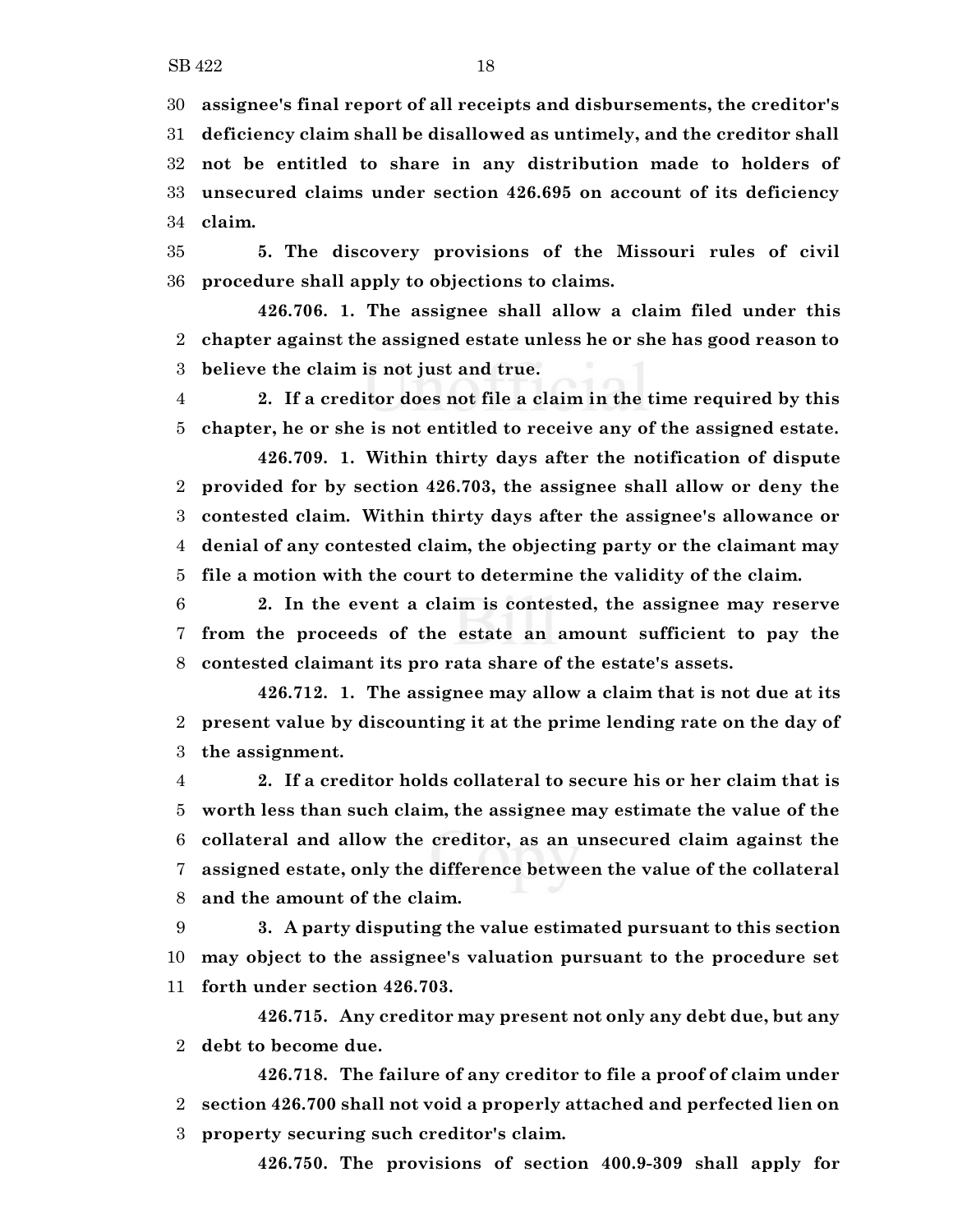**purposes of determining priority of unperfected security interests.**

**426.753. 1. The making of a general assignment for the benefit of creditors terminates a lien of pre- and postjudgment attachment if the lien was created within ninety days prior to the making of a general assignment.**

 **2. Subsection 1 of this section shall not apply unless all liens of attachment on the defendant's property in other states that were created within ninety days prior to the making of an assignment under this chapter have terminated.**

**426.756. 1. Where a lien of attachment terminates pursuant to applicable state law, the assignee under a general assignment for the benefit of creditors may secure the release of the attached property by filing with the levying officer a request for release or the attachment stating the grounds for release and describing the property to be released, executed under oath, together with a copy thereof.**

 **2. In the case of an assignee, the request shall include two copies of the general assignment for the benefit of creditors to be authenticated as any judgment registered outside this state.**

 **3. If immediate release of the attachment is sought, the request shall be accompanied by a notice of the bond acquired under section 426.609 for any damages resulting from an improper release of the attachment. Claims for any such damages may be brought under section 426.516.**

 **4. Within five days after the filing of the request for release of the attachment, the levying officer shall mail to the plaintiff:**

 **(1) A copy of the request for release of the attachment, including the copy of the document filed under subsection 2 of this section; and (2) A copy of the notice of the bond under subsection 3 of this section.**

 **5. Unless otherwise ordered by a court, the levying officer shall release the attachment pursuant to the request for release of attachment after the expiration of ten days from the date of mailing the papers referred to in subsection 4 of this section to the plaintiff.**

 **6. If the attached property has been taken into custody, it shall be released to the assignee or some other person designated in the request for release of the attachment. If the attached property has not been taken into custody, it shall be released as provided in subsection**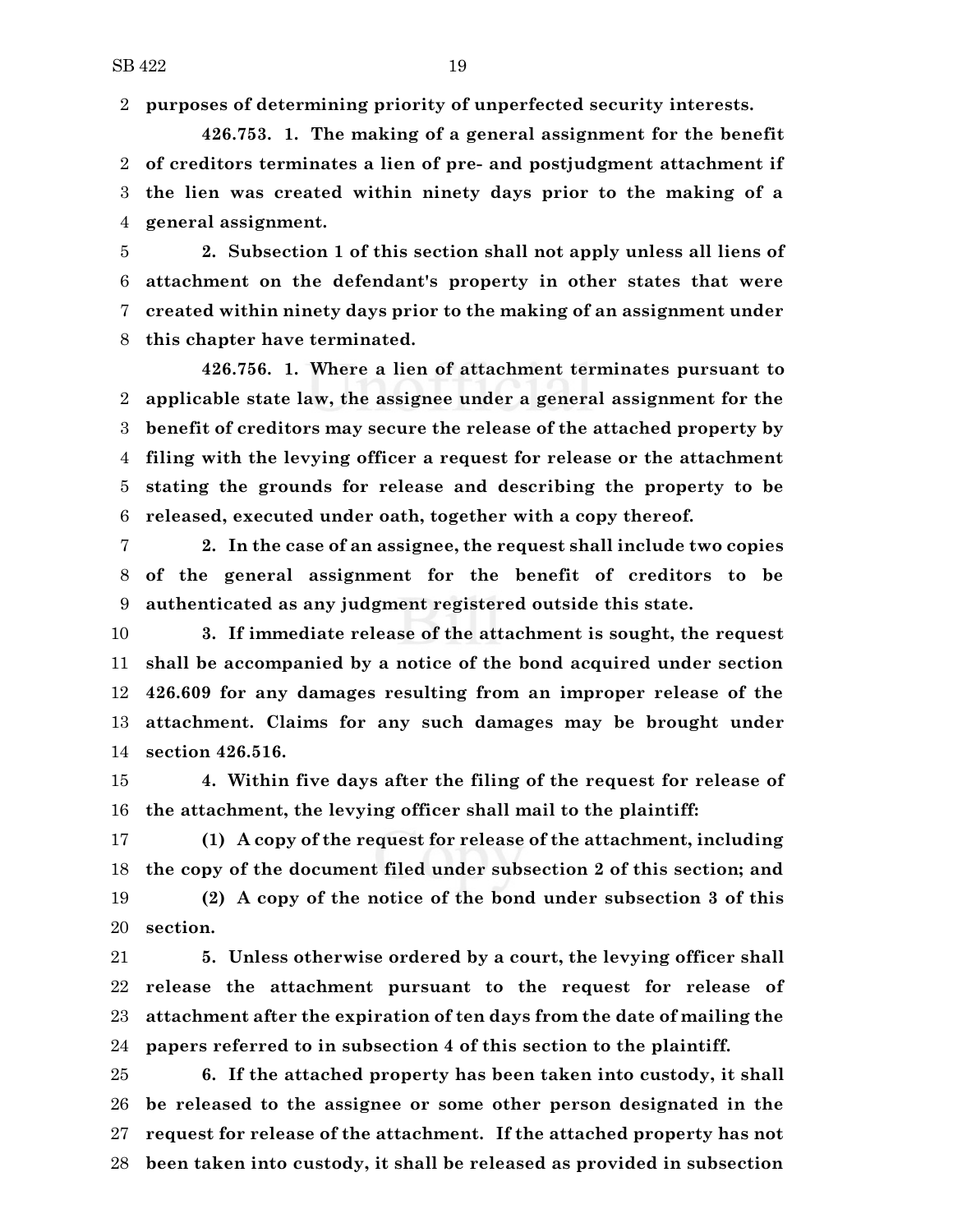**3 of this section or other applicable law.**

 **7. The levying officer shall not be liable for releasing an attachment in accordance with this section nor is any other person liable for acting in conformity with the release.**

**426.759. 1. The lien of a prejudgment attachment that has terminated pursuant to applicable state law shall be reinstated with the same effect as if it had not been terminated in the following cases:**

 **(1) If the termination is the result of the making of a general assignment for the benefit of creditors and the general assignment for the benefit of creditors is set aside in a way other than by the filing of a petition commencing a case under Title 11 of the United States Code; (2) If the termination is the result of the filing of a petition commencing a case under Title 11 of the United States Code and the**

**petition is dismissed; or**

 **(3) If the termination is the result of the filing of a petition commencing a case under Title 11 of the United States Code and the trustee abandons property that had been subject to the lien of the prejudgment attachment.**

 **2. The period from the making of a general assignment for the benefit of creditors until reinstatement of the lien of the prejudgment attachment shall not be counted in determining the duration of the prejudgment attachment.**

**426.762. 1. Upon the making of a general assignment for the benefit of creditors that terminates a lien under this chapter, the assignment shall be subrogated to the rights of the plaintiff under the prejudgment attachment.**

 **2. Upon the filing of a petition commencing a case under Title 11 of the United States Code, a lien terminated pursuant to this chapter shall be preserved for the benefit of the estate.**

**[**426.010. Every voluntary assignment of lands, tenements, goods, chattels, effects and credits made by a debtor to any person in trust for his creditors, shall be for the benefit of all the creditors of the assignor in proportion to their respective claims; and every provision in any assignment providing for the payment of one debt or liability in preference to another shall be void, and all debts and liabilities (including judgments entered by confession thirty days previous to such assignment) shall be paid pro rata from the assets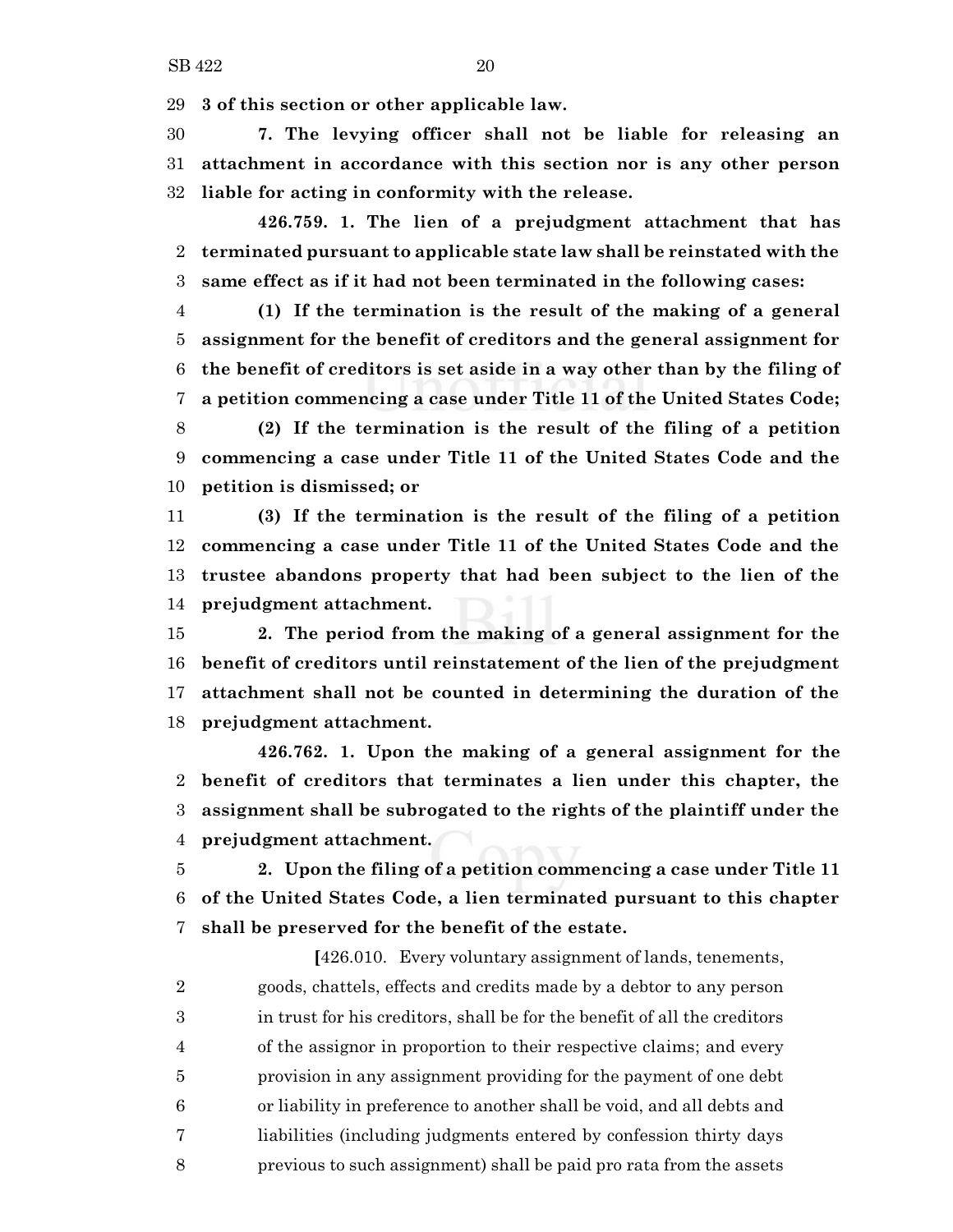thereof; and every such assignment shall be proved or acknowledged, and certified and recorded in the same manner as is prescribed by law in cases wherein real estate is conveyed.**]**

**[**426.020. It shall be the duty of the assignee, within fifteen days after the execution of the deed of assignment, to file in the office of the clerk of the circuit court of the county in which the assignor, or, if there be more than one, in which any one of them shall reside, unless longer time be allowed by the court for good cause shown, an inventory of the property, effects and things assigned.**]**

**[**426.030. The inventory shall be accompanied with an affidavit by the assignee, that the same is a full and complete inventory of all such property, effects and things, as far as the same have come to his knowledge.**]**

**[**426.040. It shall be the duty of the circuit court in whose clerk's office such inventory may be filed to appoint two or more disinterested and competent persons to appraise the property, effects and things so inventoried; provided, that such appraisers may be appointed before the filing of the inventory and may accompany the assignee and make said appraisement at the time of the making of said inventory, and said inventory and appraisement may be made out upon one paper with the affidavits of the assignee and appraisers thereto attached.**]**

[426.050. The appraisers, or a majority of them, having first taken an oath or affirmation, before some person having authority to administer oaths, to discharge their duties with fidelity, shall forthwith proceed to make such appraisement. The appraisers shall file the appraisement and their oath of office, in the office of the clerk of the circuit court, within five days after they shall have completed the same. The appraisers shall each receive three dollars per day for their attendance.**]**

**[**426.060. If, after making the first inventory, any other property, effects and things conveyed by the deed of assignment shall come to the possession or knowledge of the assignee, his duty in relation thereto, and the duty of the court or judge, and the appraisers, shall be the same as is required of them by this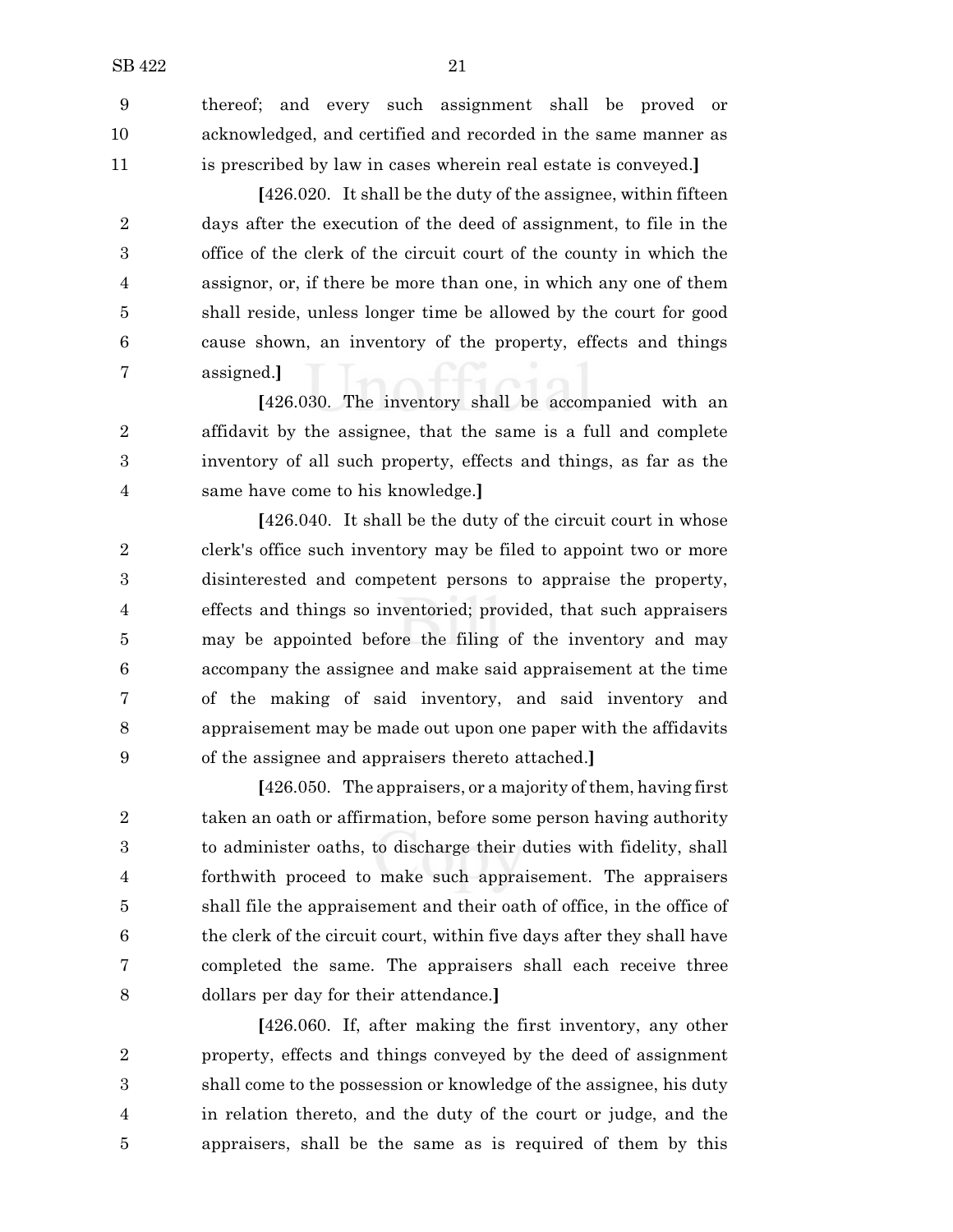| 6              | chapter.]                                                               |
|----------------|-------------------------------------------------------------------------|
|                | [426.070. The assignor, his agent or attorney, at the time              |
| $\overline{2}$ | of the execution of the deed of assignment, shall make a statement,     |
| 3              | in writing, verified by affidavit, setting forth the general nature     |
| 4              | and full value of the estate and effects assigned, which statement      |
| 5              | shall be filed with the deed of assignment for record; and the          |
| 6              | assignee shall, within three days after the filing of such deed and     |
| 7              | statement, give bond with at least two good and sufficient              |
| 8              | securities, to be approved by the court or judge, or clerk thereof in   |
| 9              | vacation, in double the amount of the estate and effects assigned,      |
| 10             | and if the appraised value of such estate and effects, when             |
| 11             | appraised, shall be greater than the value given in such statement,     |
| 12             | or if the securities in such bond should in any way become              |
| 13             | impaired or insufficient, the assignee shall, at the time of filing the |
| 14             | appraisement, give another bond with at least two good and              |
| 15             | sufficient securities, to be approved by the court or judge, or the     |
| 16             | clerk thereof in vacation, in double the amount of the appraised        |
| 17             | value of the estate and effects assigned.]                              |
|                | [426.080. The bond shall be taken in the name of the state              |
| $\overline{2}$ | of Missouri, and the condition shall be as follows:                     |
| 3              | The condition of this obligation is such that if the above              |
| 4              | bound ______, assignee of ______, shall, in all things, discharge his   |
| 5              | duty as assignee of ______, aforesaid, and faithfully execute the       |
| 6              | trust confided to him, then the above obligation to be void;            |
| 7              | otherwise to remain in full force.                                      |
|                | [426.090. The bond shall be filed in the office of the clerk            |
| $\overline{2}$ | of the court in which the inventory is filed, shall be approved by      |
| 3              | the court, or in the absence of the judge, by the clerk and shall be    |
| 4              | by the clerk recorded in a book for such purpose, to be kept in his     |
| 5              | office and labeled "assignments".                                       |
|                | [426.100. The circuit court shall approve or reject the bonds           |
| $\overline{2}$ | taken in the absence of the judge, and the clerk shall enter the        |

approval or rejection on the record.**]**

**[**426.110. If the bond be rejected, the court shall order the assignee to give another bond, with sufficient security, to be approved by the court; and if he fail to give such bond within such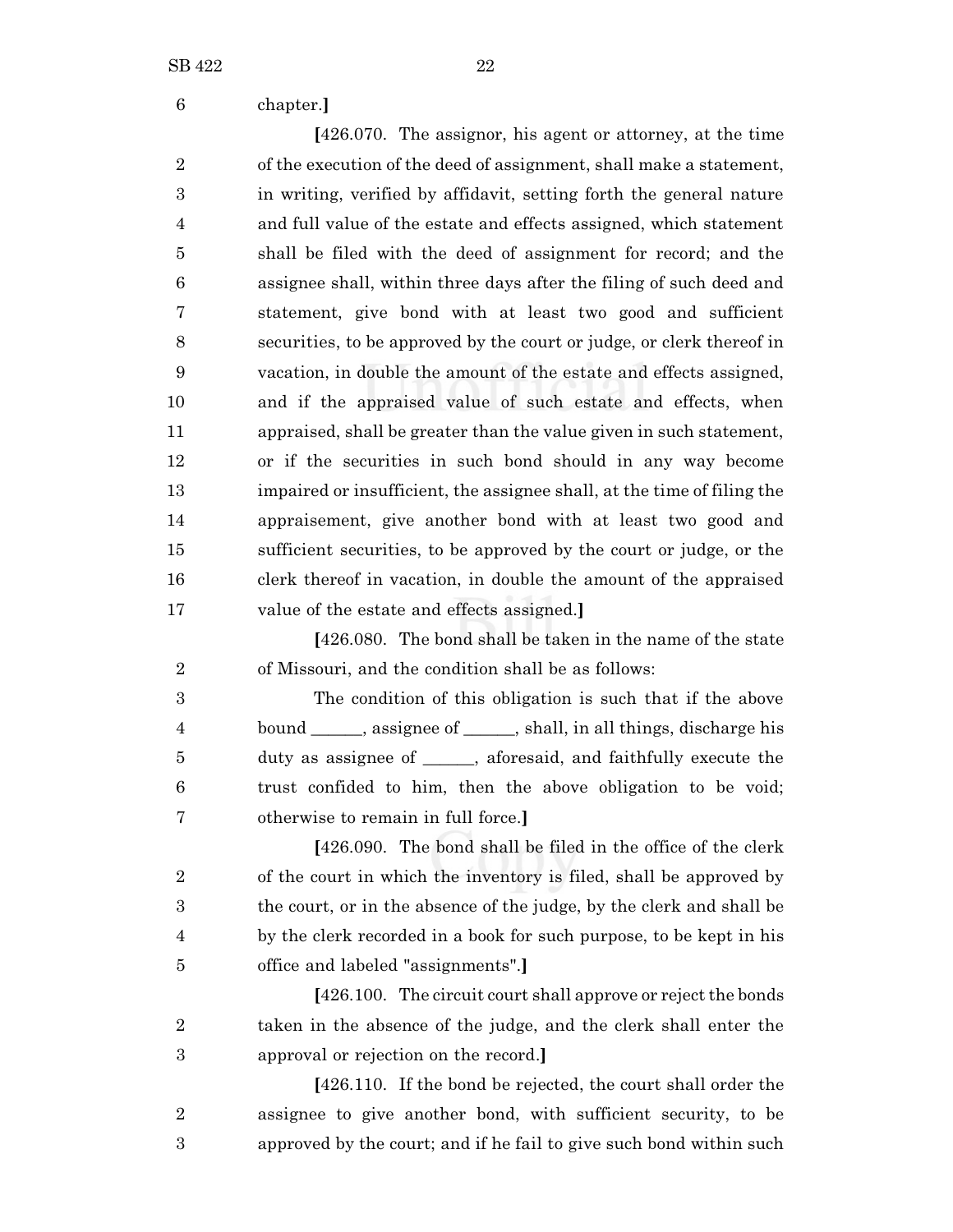time as the court shall direct, not exceeding thirty days, his authority further to act as assignee shall be deemed to be revoked.**]**

**[**426.120. Such bond shall be valid until such new bond be given and approved, notwithstanding its rejection by the court, and such new bond, when approved, shall relate back, and be operative from the date of assignment.**]**

**[**426.130. Any person injured by a breach of the condition of the bond may sue thereon in the name of the state to his use, and the damages shall be assessed as on bonds with collateral conditions.**]**

**[**426.140. Every assignee shall exhibit, on oath, a statement of the accounts of the trust, with proper vouchers, to the circuit court within sixty days after the execution of the assignment, unless for good cause postponed, and shall file a like statement every ninety days thereafter until such assigned estate is fully settled; and if such assignee shall fail to make such settlement within such times, then on the application of any person interested, the court shall order a citation to issue to such assignee, requiring him to appear in court within a time to be therein named, and exhibit, on oath, a statement of his said accounts; and if said assignee shall neglect and fail to exhibit such accounts within the 12 time named in said citation, the said court shall, on motion, unless for good cause shown, dismiss said assignee from his trust.**]**

**[**426.150. The court shall, by such order as the circumstances of the case may require, direct the clerk to give notice of the exhibition and filing of such accounts, for such time and in such public newspapers as it shall appoint, and that such accounts will be allowed by the court at a certain time to be stated in such notice, unless good cause to the contrary be shown.**]**

**[**426.160. The expense of advertising shall be paid by the assignee, at the time of exhibiting his account, and shall be passed to his credit in such account.**]**

**[**426.170. The assignee shall appoint a day, within three months after the date of the assignment, and a place, which shall be the county seat of the county where the inventory is filed, or such other place in said county most convenient to all the parties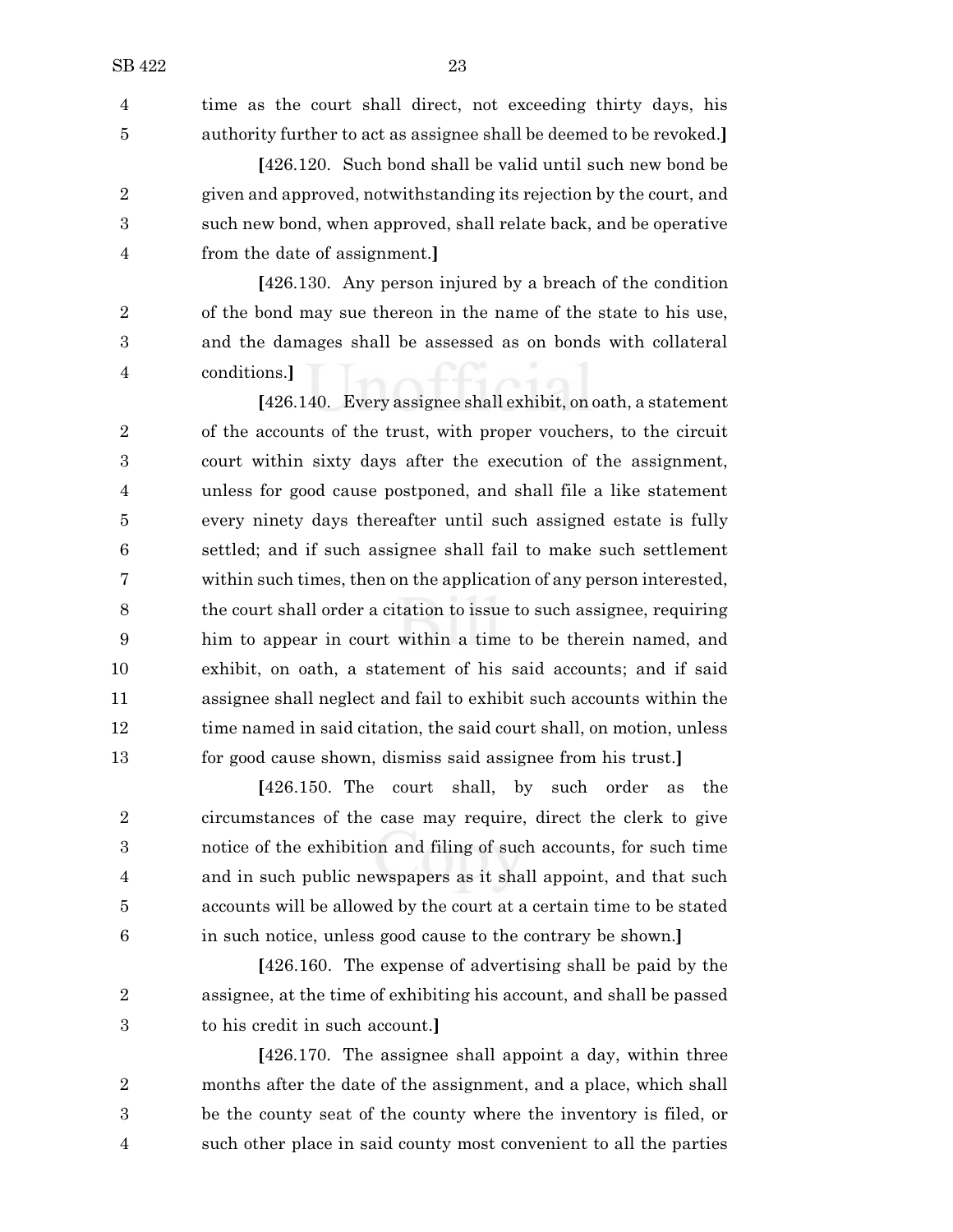in interest, where any court of record may be lawfully held, when and where he will proceed publicly to adjust and allow demands against the estate and effects of the assignor.**]**

**[**426.180. The assignee shall give notice of the time and place of adjusting and allowing demands against the estate of his assignor, by advertisement published in some newspaper printed in the county, or, if there be none, in the one nearest the place where the inventory is filed, for four weeks successively, the last insertion to be at least one week before the appointed day; and also, whenever the residence of any of the creditors is known to him, by letter addressed to such creditors at their known or usual places of abode, at least four weeks before the appointed day. The assignee shall attend at the place designated in said notice in person, on said day, and shall remain in attendance at said place on said day, and during two consecutive days thereafter, and shall commence the adjustment and allowance of demands against the trust fund at nine o'clock a.m., and continue the same until five o'clock p.m., of each of said three days; and all creditors who, after being notified as aforesaid, shall not attend at the place designated during the said term, and lay before the assignee the nature and amount of their demands, shall be precluded from any benefit of said estate; but the hearing on any demand presented at the time may be continued, for good cause shown, to such time as is deemed right; provided, that any creditor who shall fail to lay his claim before said assignee during said term, on account of sickness, absence from the state, or any other good cause, may, at any time before the declaration of the final dividend, file and prove up his claim, and the same may be allowed, and the remaining dividends paid thereon, as in the case of other allowed claims.**]**

**[**426.190. The assignee shall have power to administer all necessary oaths to debtors, creditors and witnesses; and may examine them on oath, touching any claim exhibited to him for allowance.**]**

**[**426.200. The assignee shall require such evidence, and no other, of the justice of such demands, as is required to establish demands of a similar character in the circuit court in suits between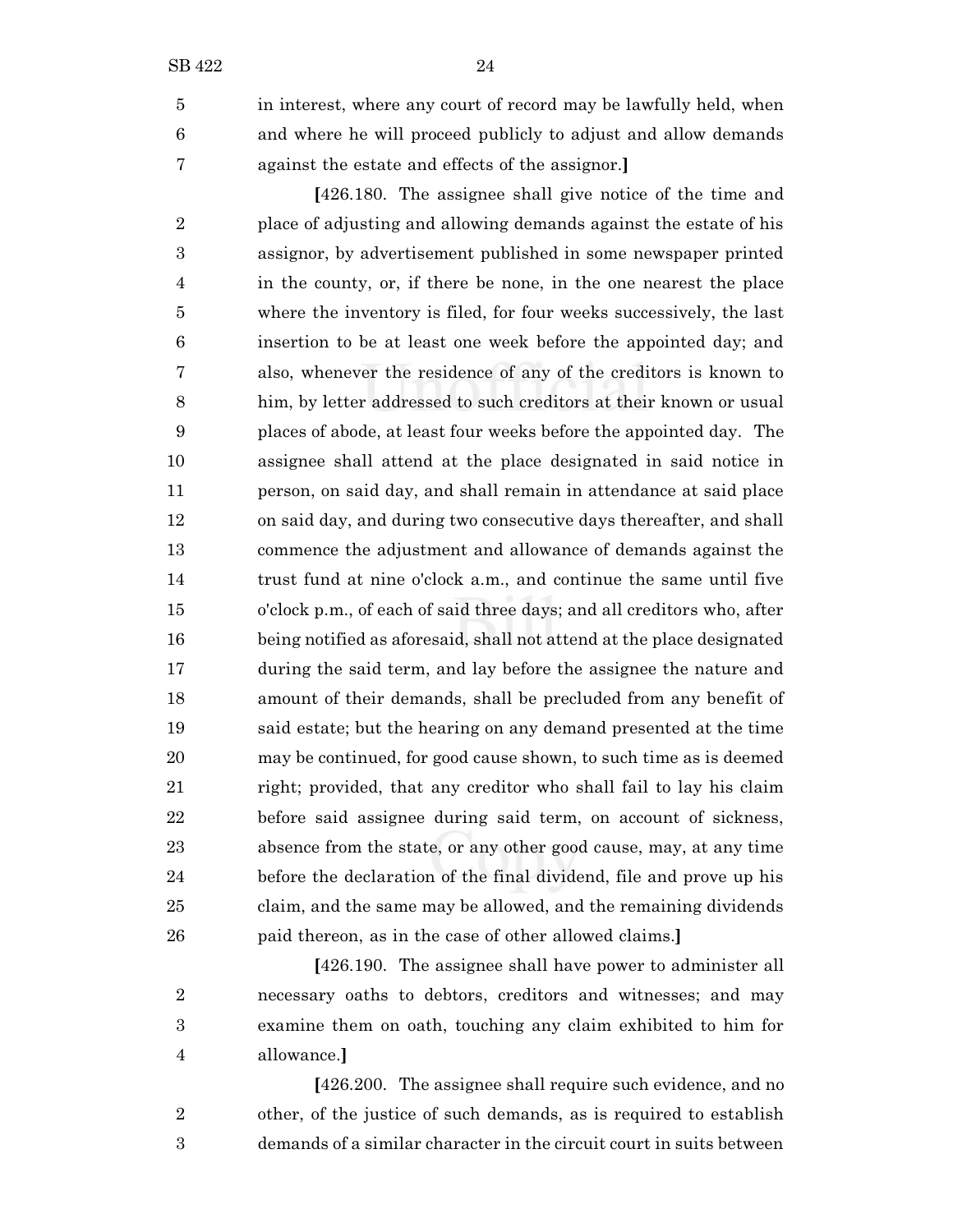the original parties to the contract.**]**

**[**426.210. The decision of the assignee in relation to all claims presented to him for allowance shall be final, unless a creditor or some other person interested shall, after a decision is made on any such claim, ask an appeal therefrom; and all appeals so asked shall be allowed by such assignee to the circuit court having jurisdiction of the matter of the assignment, and all appeals heretofore taken shall be transferred to and perfected in such circuit court.**]**

**[**426.220. All appeals allowed by virtue of section 426.210 shall be taken and made by the appellant, or someone for him, making and filing an affidavit that the appeal is not taken for vexation or delay, but because affiant believes that appellant is prejudiced by the decision appealed from, and by giving bond to the state of Missouri in such sum as the assignee may require, and with such sureties as he may approve, conditioned that appellant will prosecute his appeal with due diligence, and pay all cost thereon awarded against appellant. If judgment for costs be rendered against appellant, it shall be against him and his sureties on the bond. In all other respects appeals shall be taken, certified and proceeded with in the same manner as applications for a trial de novo from judgments of associate circuit judges.**]**

**[**426.230. Upon such appeal being allowed and certified, as 2 in section 426.220 is required, the court shall become possessed of the case, and shall proceed to hear and determine the same, in the same manner as if such case was pending before a circuit judge on an application for trial de novo from the judgment of an associate circuit judge; and appeals may be taken from the judgment of the court, in the same manner as appeals are now allowed by law from judgments of circuit judges in this state.**]**

**[**426.240. All judgments rendered in favor of any claimant 2 in the circuit court by virtue of the provisions of this chapter, shall be certified by the clerk thereof to the assignee, who shall allow the same, and class it as if such judgment had been rendered by him on the original hearing thereof.**]**

**[**426.250. If the assignee shall have a demand against the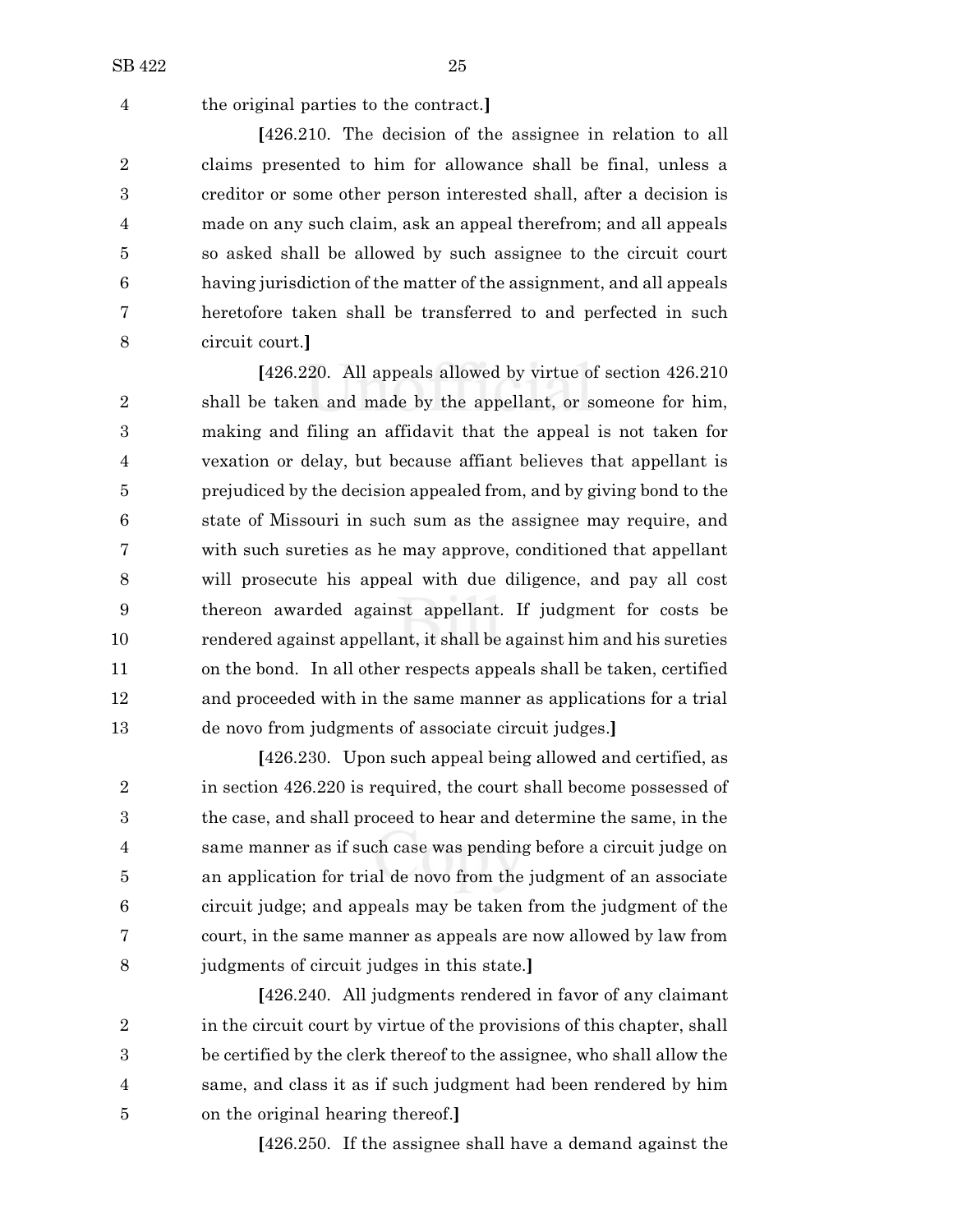assignor, which he desires to have allowed, he may present a petition to the circuit court stating the particulars of his demand and the amount thereof, verified by affidavit, and thereupon such court shall appoint some suitable person to act temporarily as assignee of such estate, for the purpose of hearing and passing upon such demand. The assignee so appointed shall take an oath that he will faithfully discharge the trust confided to him, and shall proceed to examine the claim, and if the same shall be found to be correct, in whole or in part, he shall allow the amount found to be due, and report his action in premises to the proper court, at a date to be fixed by the judge; and the court shall make an order directing the sum allowed to be paid to the claimant as other allowances are paid, and appeals shall be allowed from the decision of such temporary assignee as in other cases provided for in this chapter.**]**

**[**426.260. Whenever it shall be made to appear to the court having jurisdiction that any assignee has neglected or refused, when required by law, to file a full and true inventory, or to give bond, as required by this chapter, the court shall issue a citation to such assignee to appear in court at the time therein specified, to show cause why he should not be dismissed from his trust.**]**

**[**426.270. On the return of the citation, the court may require the assignee to file an inventory and to give bond, with good and sufficient security, in such time as it may deem reasonable, or may proceed at once to dismiss such assignee from his trust.**]**

**[**426.280. The like proceedings as are prescribed in sections 426.260 and 426.270 may be had whenever it shall appear to the court that any person who shall have become security for any assignee, in any bond given for the due execution of his trust, has or is likely to become insolvent, or has removed, or is about to remove from the state.**]**

**[**426.290. The court having jurisdiction, or the judge thereof in vacation, shall have power to appoint an assignee in all cases where a vacancy occurs in the trust, and like bond and security shall be required and given by the assignee so appointed as are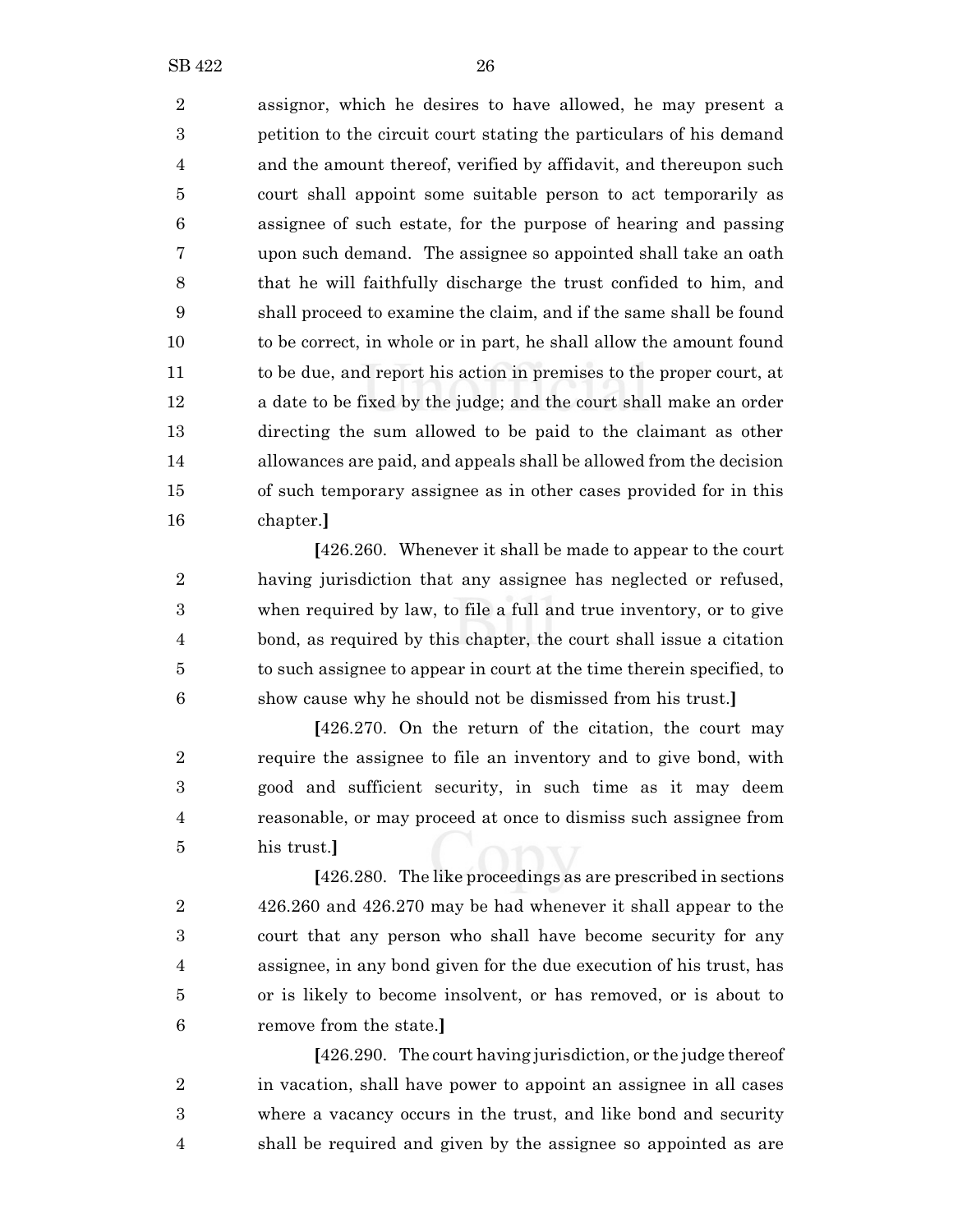required and given by an assignee appointed by an assignor.**]**

**[**426.300. When any assignee shall be dismissed from his 2 trust, the court shall order all the books, papers, effects, moneys and evidences of debt to be forthwith delivered to his successor in the trust, or to such other persons as the court shall appoint to receive the same for the time being.**]**

**[**426.310. The circuit court shall make an order for the sale of all the real and personal estate conveyed by any deed of assignment, either for cash in hand, or upon such reasonable credit and upon such other terms and notice as shall appear to the court to be most advantageous to all the parties in interest, and shall, by order, direct the nature of the security to be taken at sales made by assignees under this chapter. Before any sale of such real estate shall be made, the assignee shall give bond, with at least two good securities, to be approved by the court in an amount equal 10 to the value of the real estate to be sold, conditioned that the said assignee will faithfully make the same under such order, and duly account for the proceeds thereof under the provisions of this chapter.**]**

**[**426.320. As soon as practicable, and not exceeding one month after the time for an allowance of demands had under this chapter, the assignee or assignees shall pay upon the demands allowed, according to their right, as much as the means on hand will permit, after reserving enough for proper fees, costs, expenses and demands, whose trial is legally continued or removed; and as often thereafter as a dividend of five percent can be paid upon the demands allowed as aforesaid, the assignee or assignees shall give notice thereof by publication, for one week, in the same newspaper in which was published the notice for allowance of demands, or in such other newspaper as the court, or judge thereof in vacation, may direct; and if such assignee or assignees shall neglect or refuse to make payment out of such trust fund, as in this section required, for more than three days after the same have become due and have been demanded by the person entitled thereto, his agent or attorney, or if he or they shall in any wise neglect or refuse to comply with the provisions of this section, he or they shall, for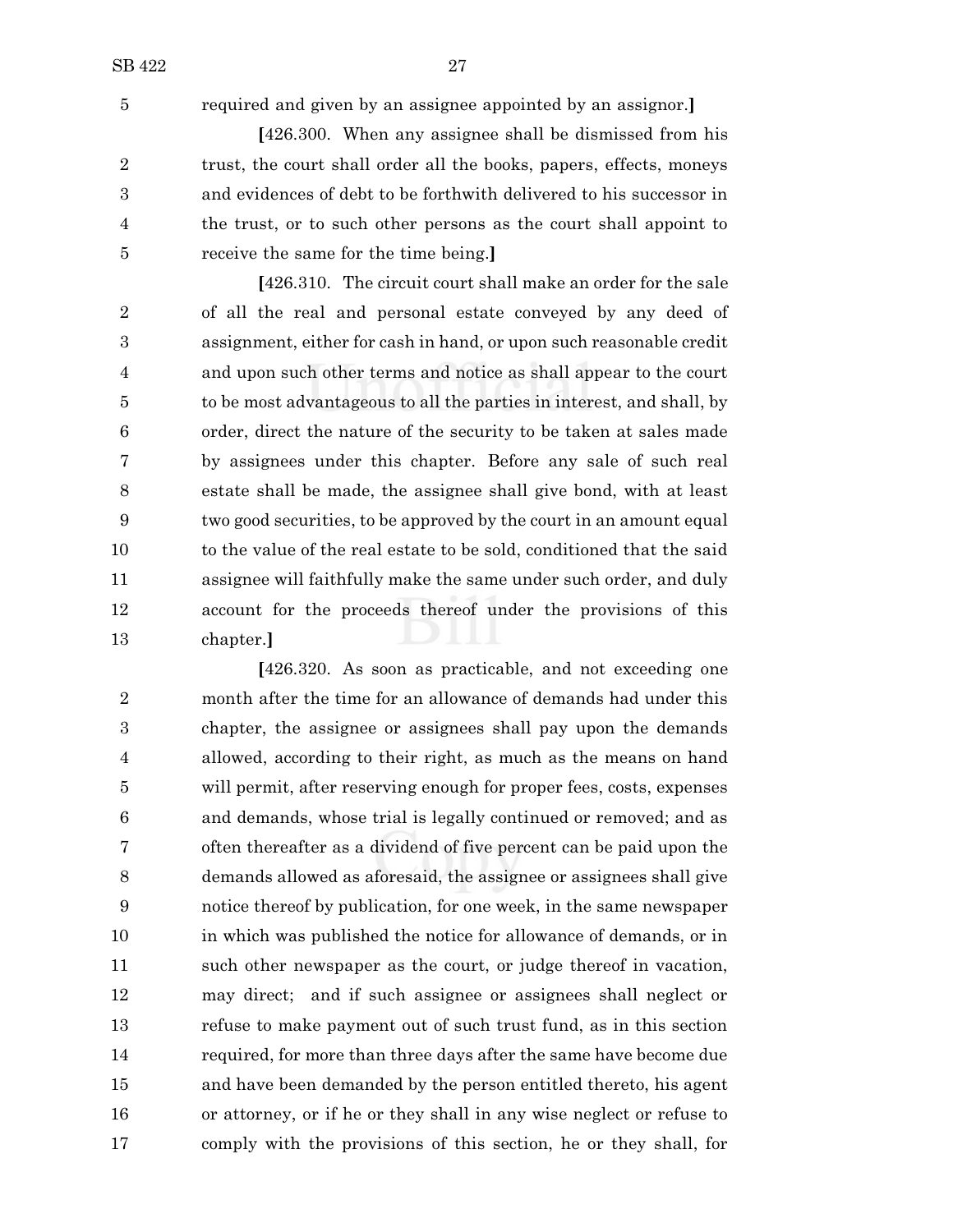every such neglect or refusal, forfeit and pay to the person aggrieved five percent per month interest on such sum as such person was entitled to at the time of such demand, to be recovered by motion in the court having jurisdiction of said assignment; and any judgment rendered by said court, on the hearing of such motion, shall be against said assignee or assignees and his or their securities on their trust, provided for in this chapter; and such assignee or assignees shall, in addition to such forfeiture, be subject to be dismissed from his or their trust by said court, for such neglect and refusal, on motion and citation for that purpose.**]**

**[**426.330. Every assignee, upon the reasonable request of any person entitled to any demand allowed, or of his agent, shall exhibit to such person or agent the condition of the assets of the assignment, and give him all reasonable information concerning the same.**]**

**[**426.340. Upon petition in behalf of any such person to the circuit court in whose clerk's office the inventory is filed, showing good cause therefor, verified by affidavit, such court shall cause any assignee to be cited to appear before it at such time as may be designated, to answer the allegations in such petition, and to do and abide such order as shall be made by such court in the premises; and upon the hearing, such court shall make such order as to it shall seem fit and lawful in the premises for enforcing the provisions of this chapter.**]**

**[**426.350. When any assignee becomes satisfied that it is no longer advantageous to the creditors of his assignor to keep the assignment open, he may apply to the circuit court in whose clerk's office the inventory is filed for a discharge from his trust, upon a notice of his intention to make such application, stating the time thereof, which notice shall be published in the newspaper aforesaid, for at least six weeks next before such time, at which time he may file his petition in said court for such discharge; which petition, verified by his affidavit, shall set forth the disposition made of the assets of the assignment to him; what portion of them remains on hand, and their condition; the amount realized from the assets; the particular disposition of such amount; the demands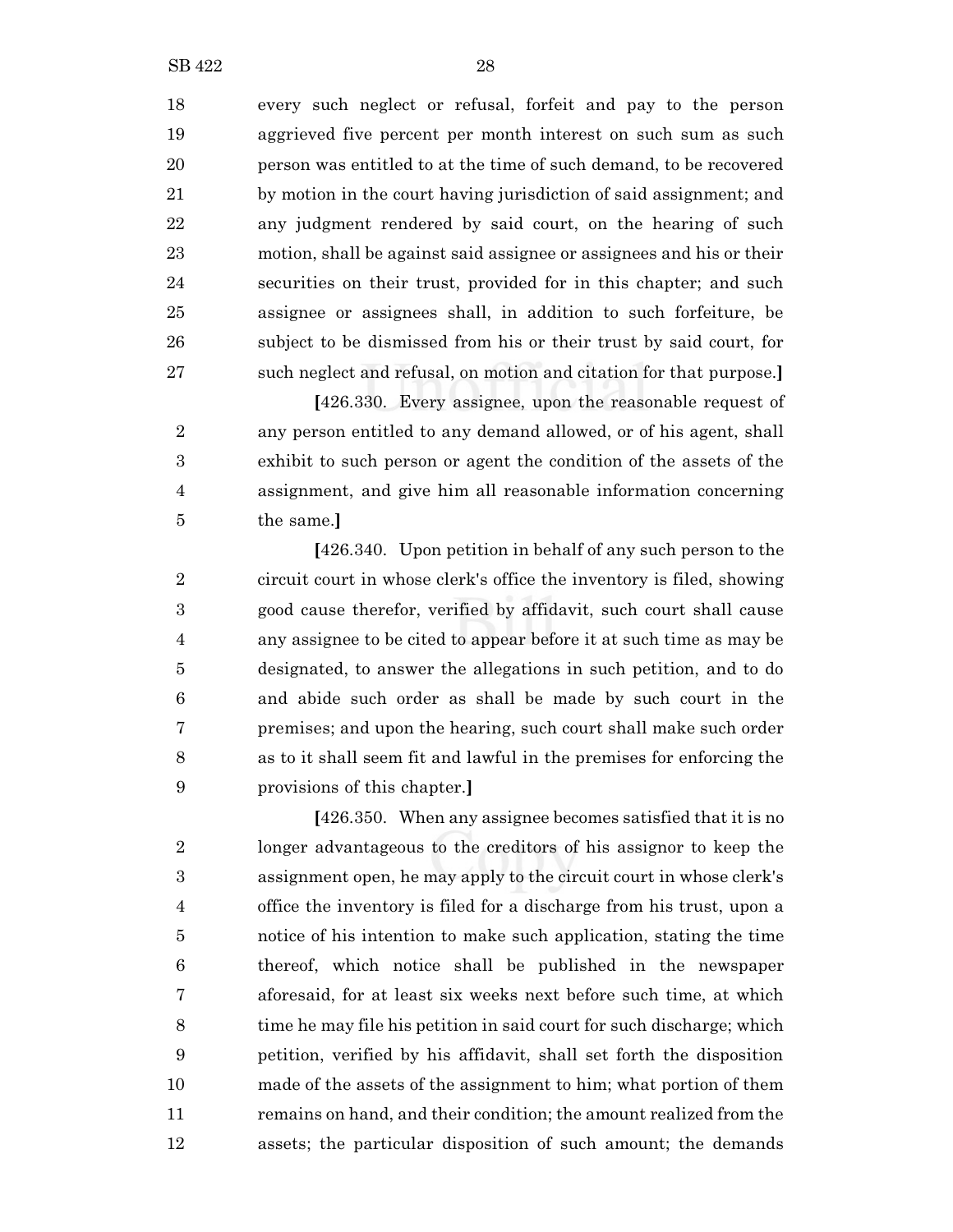allowed, particularly, with their respective amounts and owners' names, and the sums paid on each, with an offer to deliver into the charge of the court what remains of the assets and the evidence thereof, and accompanied with all vouchers therewith connected.**]**

**[**426.360. If no person interested shall, within one week after the filing of such petition, file written objections to such discharge, accompanied by specified reasons, the court shall refer the application to the commissioners of the court, or one appointed for the case, to examine the merits of the application, and report to the court with all convenient speed thereon; and upon the filing of such report, the court shall make such further order in the premises as it shall adjudge right, and may discharge such assignee from all further duty or obligations under the assignment; and, thereupon, shall order such assignee to deliver into the charge and custody of such court such portion of the assets and the evidences thereof as remain in his hands, where they shall be kept with all other papers, connected with such assignment, in such courts and its clerk's office, subject to its future control and disposition.**]**

**[**426.370. If objections be made as aforesaid, to such application, the court shall cause the same to be considered, and shall determine the same, as provided for by rules of the court or special orders made therein.**]**

**[**426.380. In any proceeding under this chapter, appeals may be taken from the judgment of the court in the same manner as appeals are now allowed by law from judgments of circuit courts in this state.**]**

**[**426.390. When, in any case of assignment now or hereafter pending, the temporary assignee appointed according to section 426.250, has failed or shall fail to act, or to make the report upon claims allowed by him as in said section mentioned, then it shall be the duty of the circuit court, at any session during the pendency of the matter of such assignment, to hear such evidence touching the action of such temporary assignee in the premises, or touching the validity of the claims of the general assignee, as he may offer; and if it appear that said claims had been, in fact, regularly